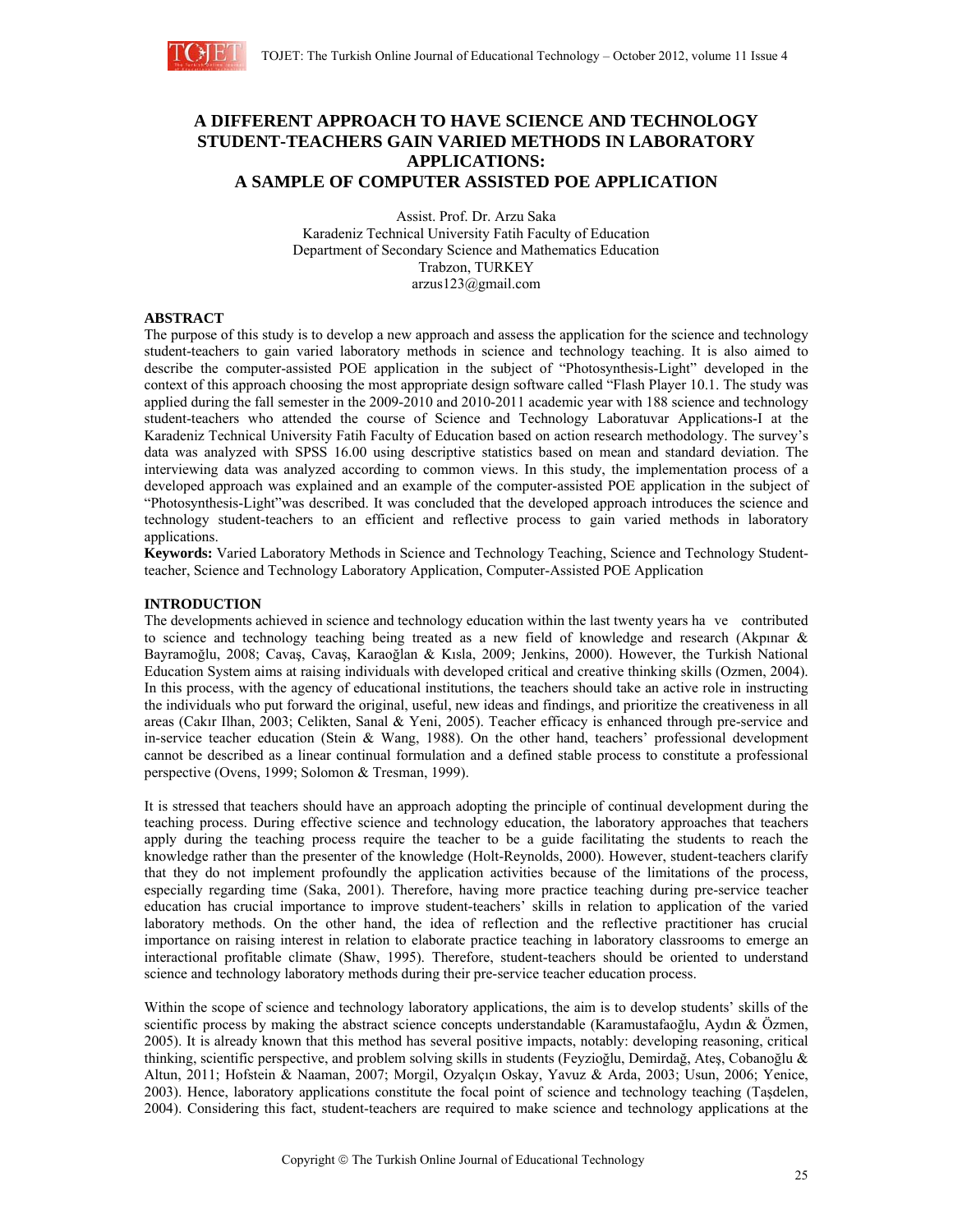

expected level in practicing their professions. Therefore, the aim is to develop activity design and application skills toward the goals of the curriculum in the implementation of the courses that the student-teachers have taken during pre-service education process. However, although new curriculums have been developed in science and technology teaching, the disabilities in the application varied laboratory methods during teaching process can not be resolved (Saka, 2005).

The students are said to find lab activities more enjoyable and useful (Cerini, Murray & Reiss, 2003). The attention is drawn to the necessity of setting rich learning environments by the use of laboratory activities (Arı & Bayram, 2011). Although the laboratory activities in science and technology teaching have become more prominent in recent years (Thair & Treagust, 1999; Tsai, 2003; Skoumios & Passalis, 2010; Watson, Prieto & Dillon, 1995), the laboratory applications for science and technology teaching are not conducted at the desired level (Saka, 2002; Teo, 2009). The following factors are underlined as leading causes in this situation: lack of devotion and planning for laboratory applications (Backus, 2005; Booth, 2001; Hackling, Goodrum, & Rennie, 2001); teachers' negative attitudes and low-level of interest toward laboratory applications (Brown, Abell, Demir & Schmidt, 2006; Cheung, 2007); lack of efficient and sufficient course materials (Abraham, Craolice, Graves, Palmer, Aldhamash & Kihega, 1997; Lawson, 2000); overcrowded classrooms (Bayrak, Kanlı & Ingeç Kandil, 2007; Bintaş & Barut, 2008; Cheung, 2008; Hofstein, Levi-Nahum, & Shore, 2001; Kipnis & Hofstein, 2007; Prades & Espinar, 2010); students' low readiness level (Hardy, 2003); the problems related to classroom management (Jones, Gott & Jarman, 2000); lack of safety measurement in laboratories (Staer, Goodrum & Hackling, 1998); not taking students' laboratory application achievements into consideration in their assessment (Hofstein, Shore & Kipnis, 2004); and teachers' lack of sufficient knowledge and skills concerning laboratory application approaches (Furtak, 2006; Lubben & Ramsden, 1998; Roehrig & Luft, 2004; Singer, Hilton & Schweingruber, 2005). Thus, no matter how efficient a science and technology teaching curriculum is developed,or how knowledgable the teachers as the practitioners of the curriculum and as the people who will take charge in the process, the student-teachers' unawareness of their roles and responsibilities in the implementation process of the developed curriculum, and their inabilities in efficiently developing their skills of fulfilling these roles and responsibilities cause the deadlock of the encountered problems. It also necessitates the science and technology student-teachers in the pre-service education process to improve their skills by carrying out the practices enabling them to acquire knowledge about their aforesaid roles and responsibilities, and fulfill these roles and responsibilities as they are expected to do (Saka, 2007).

Teachers' inability to conduct science and technology teaching applications efficiently is explained by their inadequacy in developing their laboratory application skills (Bencze & Hodson, 1999). It will be possible for the teachers who have sufficient levels of knowledge and skills for the substantial laboratory approaches such as induction, deduction, inquiry-based approach, and constructivist approach, to choose relevant methods and techniques (Koyunlu Unlu & Dökme, 2011). Thus they will be able make the best of their time through effective planning. Then following the recovery of the commonly-encountered problems in relation with classroom management, the negative attitudes towards laboratory application will be changed. In describing teachers' competency, the ability to apply different field specific teaching methods and techniques is accepted to be one of the most important skills in terms of field teaching knowledge. However, when the sub-aspects of this skill are examined, it can be stated that teachers' skills to apply different laboratory approaches, methods, and teachniques at the desired level are materialized in three stages. At the first stage, they need to have sufficient level of knowledge about the fundamentals and principles of applying different laboratory approaches, methods, and teachniques. Secondly, they have to choose the most efficient laboratory approach, method, and teachnique specific to every subject; and next to have developed the skills to apply laboratory approach, method, and teachnique, decided to be the most effective option, at a desired level by considering the application fundamentals and principles (Bedweel, Hunt, Touzel & Wisaman, 1991). It is stressed that the teachers should carry out teaching process by using alternative laboratory approaches, methods, and teachniques complying with the students' learning styles at the upper level (Diesterhaft & Jaus, 1997).

Student-centered laboratory approaches, methods, and techniques are stated to be used at a low level or never used by the teachers in science and technology teaching (Kocaküllah & Kocaküllah, 2001; Saka, 2004a). Senior teachers, as well, do not use laboratory approaches, methods, and techniques at a desired level. Therefore, it is thought that the students' active participation is not ensured sufficiently, and the materials are not put into to their applications in science and technology teaching (Dindar and Yaman, 2002). To overcome this deficiency, the student-teachers must be trained with a perspective having them gain insight about different laboratory approaches, methods, and techniques, and put their knowledge into practice, thereby, eliminate the misconceptions. Therefore, to have the student-teachers acquire a wide range of methods, it becomes a necessity to develop and evaluate the new approaches by practicing them in order to achieve the desired efficiency in the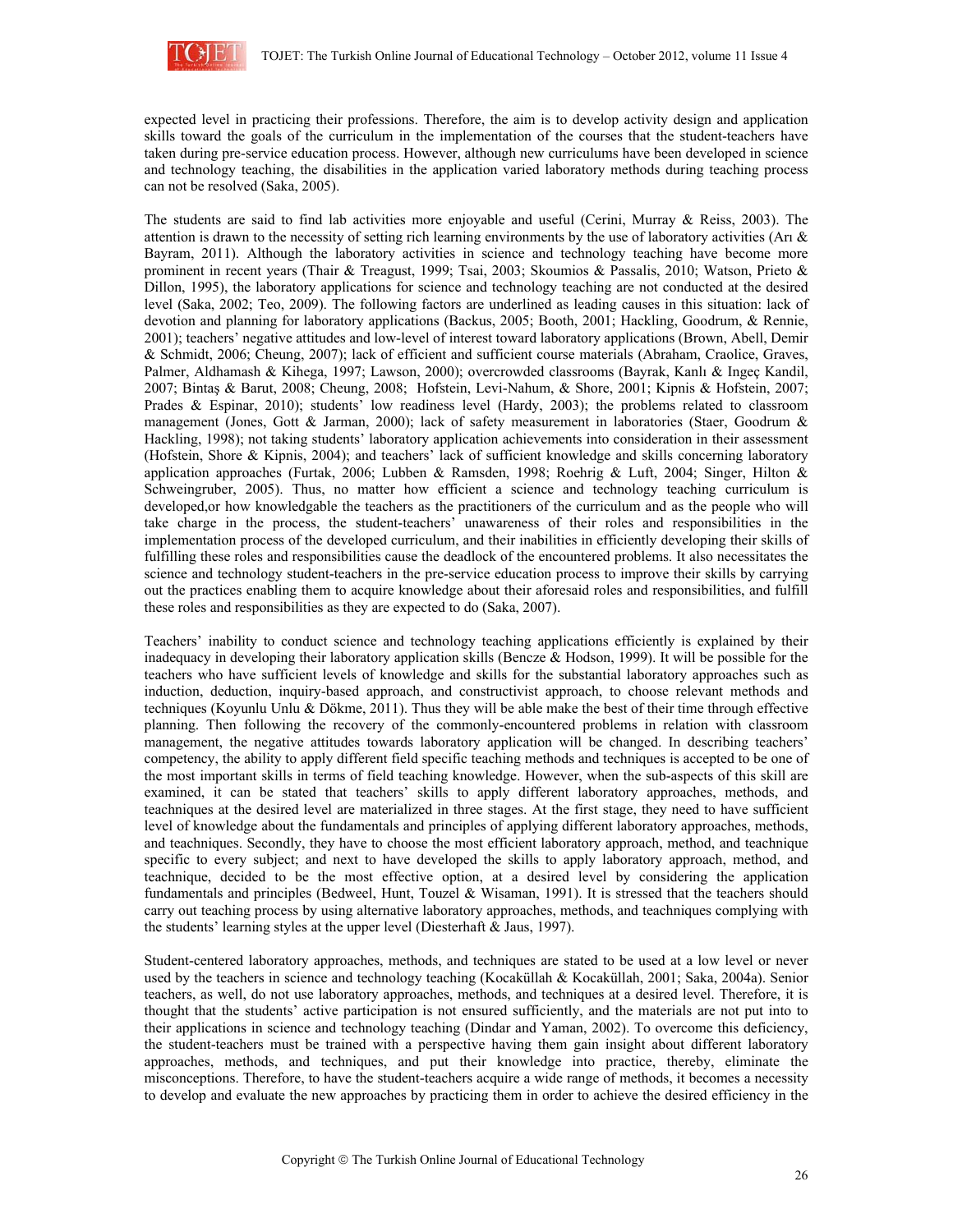

applications being carried out (Lunenberg & Korthagen, 2003; Saka, 2004b; Springer, Stanne & Danovan, 1999; Trumbul & Kerr, 1993).

Within the scope of the study being held, the student-teachers are provided with the alternative activity development and application opportunities thanks to employing different laboratory applications towards the same gain based on the laboratory approaches, methods, and techniques. In this context, the aim is to develop a different approach intended for promoting laboratory application skills towards science and technology teaching in the pre-service teacher education. For this reason, the student-teachers are intended to develop their skills of choosing the best laboratory approach, method, and technique for a specific subject, and obtain a wide range of methods in laboratory applications. Besides a detailed sample implementation for the computer-assisted POE application in the subject of 'Photosynthesis-Light' is presented by the student-teachers in the context of this study.

## **Conceptual Framework**

When science and technology student-teachers interact with their peers during laboratory applications, they get experiences through collaboration for preparing their practice. Practice of collaboration could be applied by working with peers to gain varied methods in laboratory applications as a group. When the science and technology student-teachers work in groups, the method tutor's role is to orientate their interaction and intervene when necessary to contribute or support their laboratory application skills (Johnson & Johnson, 1994). In this process, working together within group and also between groups exceedingly contributes to their professional skills development by sharing their ideas, assumptions and ensuring mutual support observing each others' practice and having best relationship with peers (Talvitie, Peltokallio & Mannisto, 2000; Veenman, Bentum, Bootsma, Dieren & Kemp, 2002). It is believed that this approach is useful in constructing the framework of science and technology student-teachers' image. Because, constructing reasonable change on framework of teacher development emerges from the teacher's own practice by adaptation of others' "experimental learning" regarding agreeable features (Ovens, 1999).

Science and technology student-teachers could have an opportunity to assess their own laboratory applications' effectiveness, feeling more confident about themselves as a developing teacher and exploring new laboratory application methods. This process could have a meaningful contribution to the science and technology studentteachers regarding cooperative learning and classwide peer tutoring. It involves proactive collaborative relationships among the student-teachers which can result not only in more agreeable implementations during reflective practice of their laboratory applications in science and technology teaching, but also more beneficial examples of implemantation of student-centered laboratory application in science and technology education. Therefore, it is indicated that when student-teachers get engaged in a reflective practice with their peers, they might gain remarkable facility in the improvement of their laboratory methods in science and technology teaching (Goldstein & Lake, 2000). Observing peers' video records provides an effective reflective interaction to help and support student-teachers in relation to their implementations in laboratory applications in science and technology teaching. This interactive process has positive impact on their own laboratory applications and their skills as a team member in terms of self-esteem, encouragement and reasonable solutions.

The approach explained in this study is based on the reflections that indicate the different patterns of science and technology student-teachers' preparation for laboratory applications in the extent of supportive interaction. This approach ensures the practitioners various kinds of opportunities through reflection of specific responses, regarding learner participation, learner relationships and laboratory applications based on different approaches, methods and techniques. By this, we can prepare science and technology student-teachers for any kind of conditions especially with respect to applications for different laboratory methods. Therefore, this process gives inspiration to science and technology student-teachers for providing multiple opportunities for science and technology student-teachers to gain varied methods in science laboratory implementations.

## **PURPOSE OF THE STUDY**

The purpose of this research is to develop and assess a new approach to the application for science and technology student-teachers to gain varied laboratory methods in science and technology teaching. It is also aimed at describing the computer-assisted POE application developed on the subject of the "Photosynthesis-Light" in the context of this approach.

## **METHODOLOGY**

This study is implemented based on action research methodology. Since it has the characteristics concerning the development of application, the approach employed in the scope of the study requires the implementation of a "practice oriented-action research" (Holter & Schwartz-Barcott, 1993). In this process, survey and questionnaire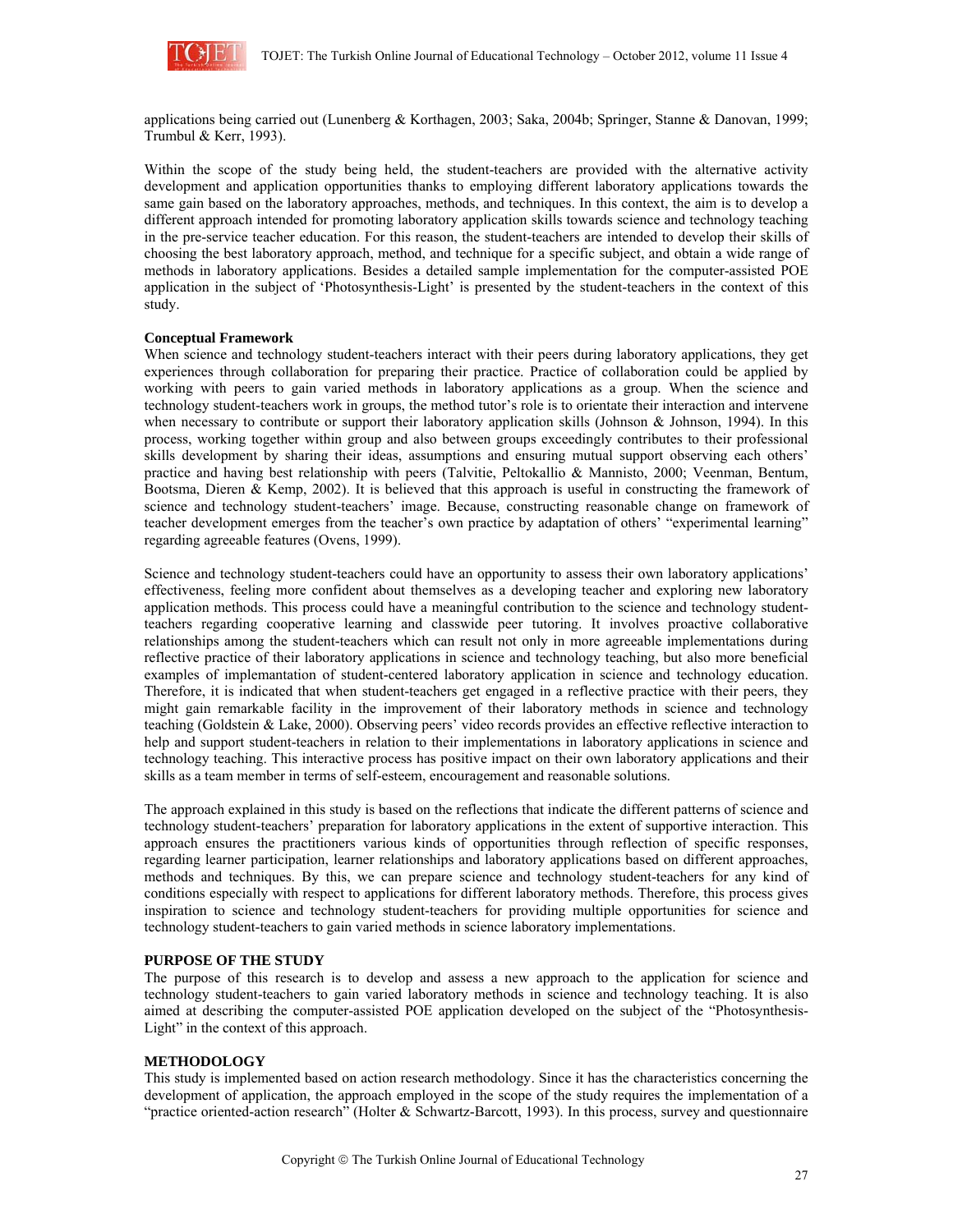

techniques are used. In the execution of the research, a survey and structured interview form was utilized as data collection means.

## **Participants**

The sample consists of 188 third grade science and technology student-teachers who attended the course of Science and Technology Laboratory Application-I educated in the 2009-2010 and 2010-2011 fall education term at the Karadeniz Technical University Fatih Faculty of Education Science and Technology Teaching Programme.

#### **Development of Measurement Tool**

Before the implementation process of the approach is executed, the student-teachers were asked to state their expectations by taking the objectives of the course into account. During the execution process of the approach the student-teachers were asked to prepare a log of experience gained with the behaviors of professional skills. The items are formed with the expressions of expectations before the application and learned behaviors about the implementation process are arranged by the frequency of expression of public opinions. The developed survey was applied to 45 student-teachers in the scope of the pilot study and reliability analysis were implemented in SPSS 16.00 program. In this analysis, 95% confidence interval, taken, and discriminant validity of the survey consists of 19 items by subtracting non-distinctive 4 items was calculated as Cronbach's alpha value of 0.93. The alpha value which is greater than 0.70 shows the reliability of survey (Tavsancıl, 2002). A likert style 5-rating measurement was used in the developed survey (totally: 5, greatly: 4, partly: 3, few: 2, any: 1). This survey was used as a measurement tool to determine the level of skills acquired before the application and professional skills acquired in the process of teaching of the course based on the approach applied in Science and Technology Laboratory Application-I course. However, student-teachers in the sample assessed the processed application in terms of the level of impacts of the different laboratory approaches, methods and techniques on the development of application skills. In this process, on one hand, within the scope of the approach a laboratory scale approach, methods and techniques used by the student-teachers were put in an order and on the other hand, before and after application of the likert style 5-rated measure of opinions about the level of implementation (complete: 5, to a large extent: 4, partly: 3, very little: 2, any: 1) was used.

#### **Data Analysis**

Obtained survey data was analyzed on the basis of the mean and standard deviation with descriptive statistical methods using SPSS 16.00 package program. Interview data was analyzed on the basis of the student-teachers' common opinions about the application being implemented on the processes before and after the application of the developed approach.

#### **Developed Approach and Implementation Process**

Within the scope of the approach developed in the study, student-teachers were grouped and they carried out various applications based on different laboratory aproaches, methods and tecqniques considering that they have the same gains. The efficiency and applicability level of the applications in this process was observed and it was aimed that the students teachers skills in terms of various laboratory methods should be developed. Science and technology student-teachers in this process, have designed approaches, demonstration methods, 5E model, the POE method, worksheets, simple teaching tools and computer-assisted experiment activities on the basis of induction, deduction, and research. Thus, it is argued that science and technology student-teachers would gain a wealth of method and techniques in science and technology laboratory applications.

In the first phase of the study, a survey developed to determine their views about the level of effectiveness of the approach, was applied to 188 student-teachers in the sample during the processes, before, and after the Science and Technology Laboratory Application-I course. In the second stage, before and after the application of the developed approach, the student-teachers were asked to mark the chart prepared by considering the levels of the student-teachers' ability to apply the methods of laboratory applications related to science and technology teaching. In the third phase, student-teachers were asked to state their opinions in written format about the approach applied to the extend of "positive aspects", "negative aspects" and "suggestions for better application".

The following steps were followed in the process of implementation of this approach:

- The instructor conducting the course used the first 4 weeks of the theoretical and practical part of the course in order to make the necessary explanations about the laboratory methods to develop the student-teachers' skills to gain a wealth of methods in laboratory applications.
- In this process, the principles of application of laboratory methods, advantages and weaknesses were pointed out.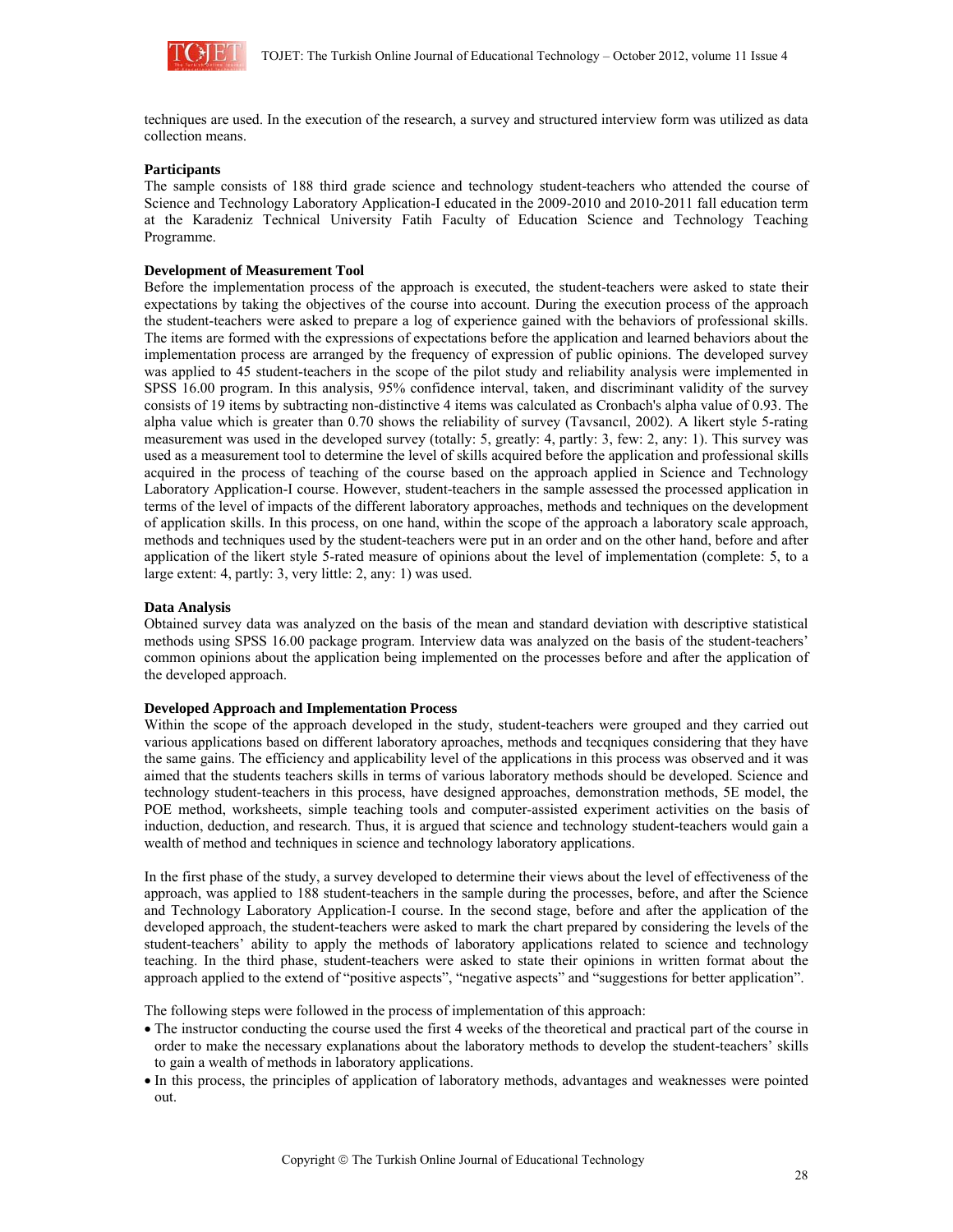

- After the required disclosures were completed in theoretical and practical courses in the first four weeks of the period, all the lessons were used as the application process.
- In the application part of Science and Technology Laboratory Aplication-I course; gains in Science and Technology Curriculum (2-3 gain) were given to the student-teachers in the extend of grade level-unit-subjectgain with 3 members in groups consecutively.
- Each of the group members made an application in the classroom in 20-25 minute periods by selecting different laboratory methods appropriate to the same gains. Student-teachers carried out their applications according to their detailed activity plans they prepared.
- Each of the group members presented the principles of laboratory methods and the reasons for choosing this method in the first 5 minutes of the incipient process of applications in the laboratory.
- Student-teachers in their presentations in this process used overhead projectors or projection devices by preparing a one-page word document in the computer environment and transferring this into acetate.
- The student-teachers watched the video recordings of the sample applications they made intending to the application of laboratory methods and techniques in attempt to increase the quality level of the applications. were attempted to increased by having.
- Sample plans were shown on the screen by a projection device transferred from the computer in order to ensure the preparation of the activity plans for the application of laboratory methods and techniques.
- After the application of each group, the application level and effectiveness of the chosen method, the observer position in the laboratory before the group elements and their peers were evaluated by the instructor.
- In the assessment, the group's gains and the laboratory method chosen by each group member were discussed in terms of "gains-method compliance". Thus, after the application of each group, the most effective laboratory method for the group gains were selected on the basis of the discussions held.
- Student-teachers were informed about the criteria used to assess the applications carried out by the studentteachers by the instructor. This observation scale was created by integrating the principles of the approach with the criteria in Teaching Practice Assessment Form, (Appendix Table 1). In the use of this form, the criteria contained in Teaching Practice Assessment Form (YÖK,1998) were considered as; Deficient (D=2 point), Acceptable (A=3 point), Well-trained (W=5 point).
- In this form of the assessment, the size of the presentation was considered 60% of the level, and the size of the plan was considered 40% of the level.
- Activity plans prepared by the student-teachers of their choice and application of the principles of the method steps of the laboratory were asked to indicate in the box to italic. Principles stated in this case contribute to increase the consistency level of the chosen method with the activity plans the student-teachers prepared.
- The course instructor in the position of the researcher, informed the student-teachers during the process of the application in order to ensure they reflected the different aspects of the teaching skills in a detailed and consistent way. At this stage, care was taken to ensure the active participation of students. In this process, the researcher often assumed a leading role.

#### **Development Stages of the Computer-Assisted POE Application**

To use the software included in the study design, the "Flash Player 10.1" software was preferred because of features such as standardized file structure, the fast, small footprint files, interaction functions and ease of use. In the process of developing Application in Computer-Assisted POE, the following steps were conducted by the student-teachers;

- By researching literature about computer-assisted education, POE method and laboratory applications on science and technology teaching, current studies, and developed teaching materials.
- A variety of textbooks appropriate to the curriculum were used in the process of the development of activities by considering the gains as a result of the groupings made in the process of the application of the course.
- Features of an appropriate and effective interface in terms of visual design were determined.
- As an animation and design program for the objective of the research "Flash Player 10.1" were selected and the required animations, steps, texts, images and shapes were designed for the packet program to be prepared.
- Interface was prepared on "Flash Player 10.1" program and texts were placed into the interface.
- The colors shown in the material were matched.
- To ensure the widespread use of these materials academic support was provided to the student-teacher by the researcher. In this process, developed materials, available in different languages (English and Turkish) were prepared. In order to increase the level of common impact of the materials presented within this research, the form prepared in the English language was given (Appendix Figure 1-9).
- Buttons required to ensure the interactive use of the execution process of the activity were prepared and the action commands were prepared and activated;

To reflect the execution process of the activity - *Play* (►), To stop the execution process of activity - *Pause* (II)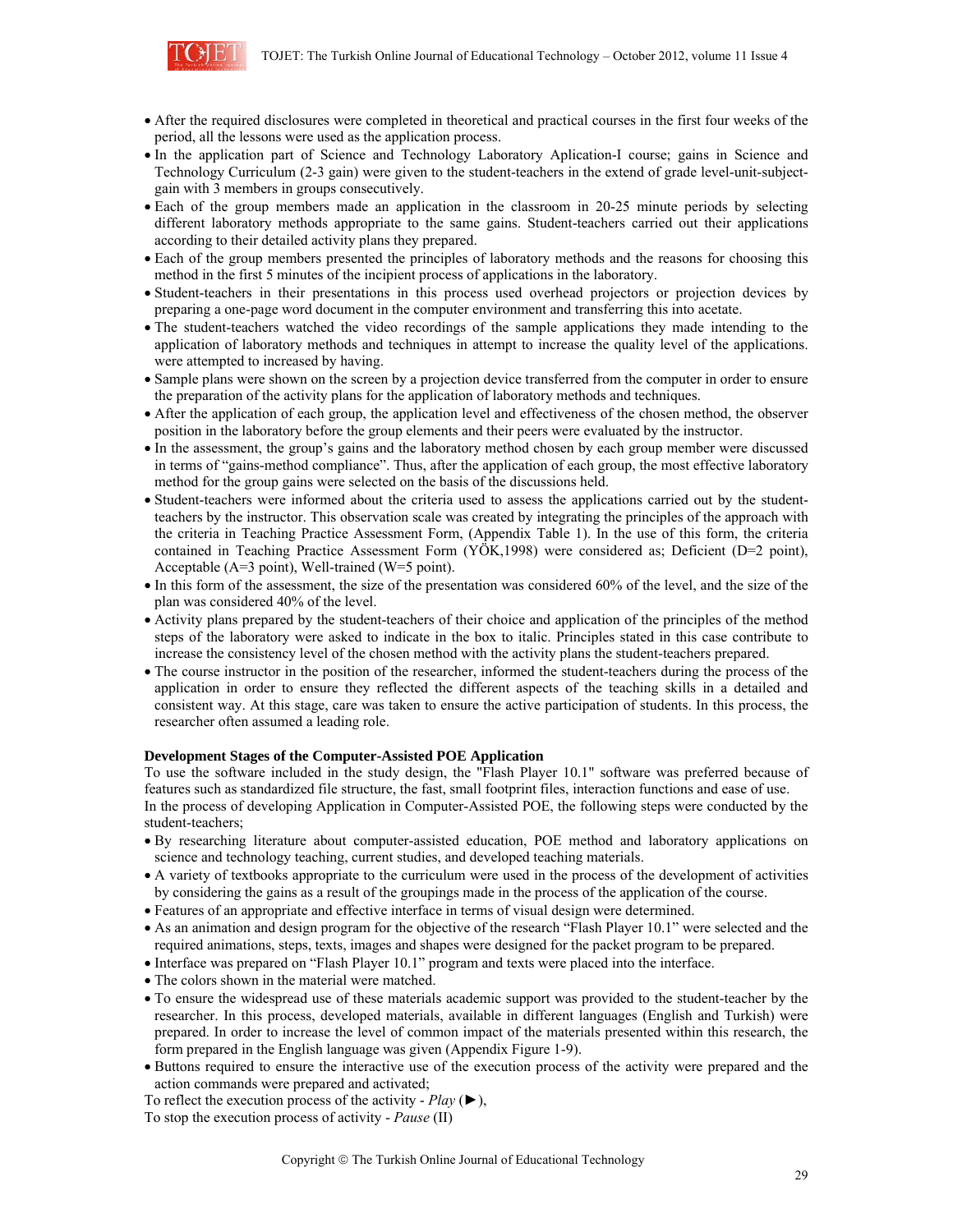

To replay the execution process of activity -  $Replay\left(\frac{Q}{\kappa_{\text{min}}}\right)$ To reflect the POE phases in the material – *POE's phases*

To watch the related animation after the explanation with POE's phases – *Continue* (>)

To reflect the instructions in the execution process of the experiment activity – *Next instruction* 

To close the animation – *Close the animation* (X)

In addition, the meanings of the relevant icons were included on the icons in the screen display of the activity.

The activity material was put into the final form by taking the recommendations of the instructor and making the necessary corrections (Sample screenshots of the experiment area relevant to the developed material are given in Appendix Figure 1-9).

## **FINDINGS**

The data obtained from the survey and the interviews conducted in the scope of the study were arranged and presented in accordance with the aim of the research as follows.

#### **Survey Findings**

As a result of the survey conducted to determine the science and technology student-teachers' views on the approach developed within the scope of the research, the teachers' gains concerning pre and post application process especially concentrated on the following skills based on the aim of the study: explaining the advantages and limitations related to the approaches, methods, and techniques by observing the applications of the activities developed for different laboratory approaches intended for the same gains (2.69-4.14); observing whether the methods recover each other's defects by using the same gains together in the context of different laboratory approaches (2.52-3.92); observing the contributions of applying different laboratory approaches, methods, and techniques to building a sufficient interaction with students in the execution of laboratory applications (2.76- 4.03); developing skills related to the scientific process (2.55-3.81), setting an effective learning-teaching environment by considering different approaches, methods, and techniques in science and technology laboratory applications (2.71-3.94), preparing and applying a testing apparatus based on different laboratory approaches, methods, and techniques considering the same gains (2.71-4.01), develoing and using simple tools and equipment (2.87-4.11), reinforcing the fundamentals and application principles of different laboratory approaches, methods, and techniques (2.62-3.93), choosing efficient laboratory approaches, methods, and techniques for the same gains (2.72-3.95), developing activities pertinent to different laboratory approaches, methods, and techniques considering the same gains (2.59-3.82) (Appendix Table 2).

The considerations of the student-teachers in the sample, in terms of effect level of the conducted application on the development of applying their skills to different laboratory approaches, methods, and techniques in the pre and post implementation processes, were organized and graphed (Figure 1).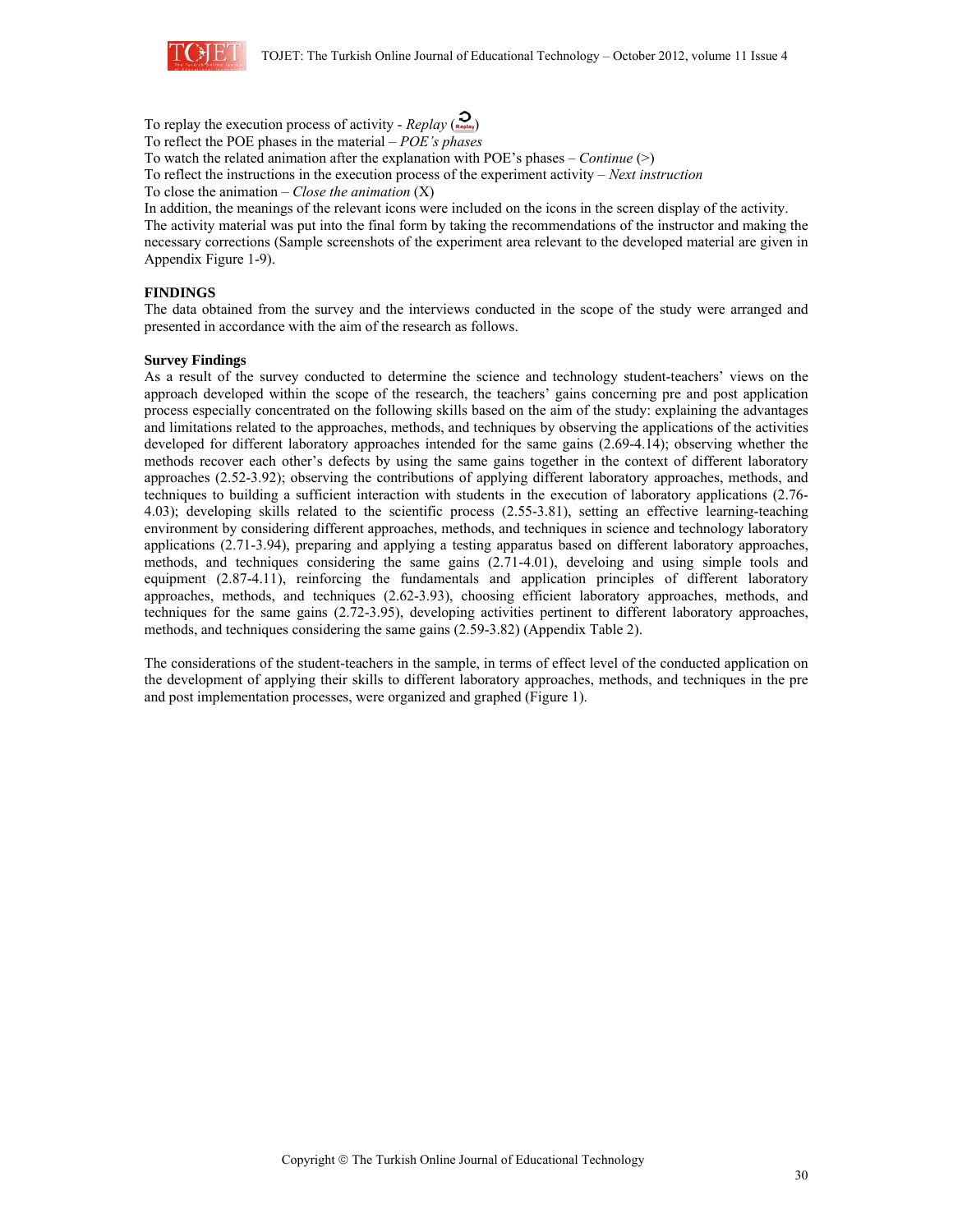



Figure 1. Student-teachers' application level of different laboratory approaches, methods, and techniques concerning the pre and post aplication processes of the developed approach.

In the context of the implemented approach, science and technology student-teachers' development at the highest level is in POE (2.11-4.18), basic course tools (2.98-4.15), and an induction approach (2.59-3.73); while their development at the lowest level is in computer assisted application (3.07-3.58), 5E (3.58-4.22), and demonstration (3.44-4.32) methods in turns. Also, the highest average values at the end of the application belong to worksheet (4.37), demonstration (4.32), and 5E model (4.22) (Figure 1).

## **Questionarrie Findings**

The views of 45 student-teachers about the conducted application, chosen randomly from the sample, were organized by catgorizing them under three titles: "possitive aspects", "negative aspects", and "suggestions for improving the quality of the conducted application".

## *Positive Aspects*

Taking an active role in the application of the course,

Following the choice of method, carriying out the application eagerly and in a motivated manner,

Gaining the skills toward developing and applying alternative laboratory approaches, methods, and techniques, Developing the skill to choose the best laboratory approach, method, and technique for the subject,

Gaining the ability to evaluate for efficient use of laboratory approaches, methods, and techniques by observing the applications different laboratory methods for the same gains,

Possesing the skill to conduct laboratory applications through a method in an orderly way,

Reinforcing the attention to the course and learning the laboratory methods and techniques more effectively by taking an active role,

Enhancing the interaction level by group work,

Probing the methods to be implemented at an upper level following the improvement of interaction level,

Developing the skill to write a qualified activity report according with laboratory methods and techniques,

Understanding the advantages and disadvandages of laboratory methods and techniques in detail,

Using the limited time period in the apllication efficienly,

Gaining experience toward providing students' active participation,

Enhancing the quality level of the subsequent applications by considering the constructive criticism about the applications,

Developing the ability to explain,

The fact that experiencing an enjoyable student centered application process saves the course from being monotonous,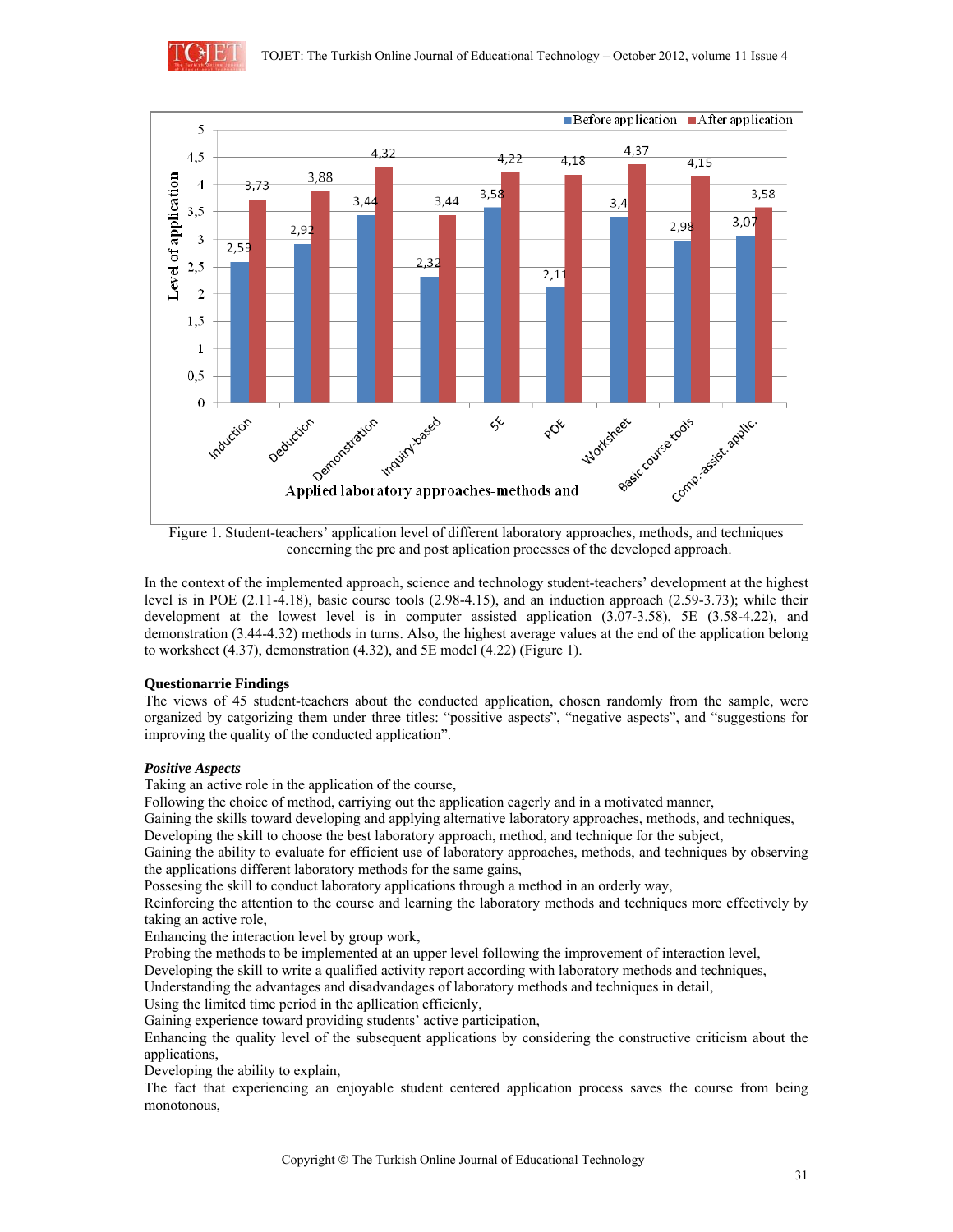

The fact that the effect level of visual and three-dimensional means realizes a retentive learning,

Improving self-confidence by justifying the presented information,

Building a positive competitive environment by referring to investigation,

Obtaining the opportunity to think broadly by participating in an application that include detailed studentcentered roles and responsibilities for the first time,

Featuring and observing the theroretical knowledge about the methods and techniques in the process of implementation, gaining personal experience, and securing the removal of bias against the course,

Formulating its original teaching style since it enables teaching practice,

Perceiving the significance of activiating students,

Having experience about the positive effects of computer-assisted applications,

Developing their own applications by observing the applications of the chosen laboratory methods and techniques.

Gaining the skill to use everyday tools and equipment as material,

Perceiving the importance of conducting similar students-centered applications in the process of performing their profession.

#### *Negative Aspects*

Boundedness of activity application time with 20 minutes,

Observing the fact that not all subjects can be presented by means of all the laboratory methods and techniques since some subjects take longer time,

The existance of a boring application when the appropriate laboratory method and technique can not be chosen, Teacher's being more active than students in some methods,

The lack of the opportunity to have different applications of the methods and techniques these are suitable for the gains.

#### *Suggestions for improving the quality of the conducted application*

In order to carry out the application more efficiently and realistic, an application with the students in a real classroom environment at the chosen schools can be conducted.

The students' insufficiencies can be explained through one to one interactions instead of motivating and criticising them by grades.

More opportunities toward different laboratory methods and techniques can be provided by increasing the weekly course hours.

More experience in the execution of the laboratory approaches, methods, and techniques can be secured before teaching practice.

Much time can be allocated since the application period is limited.

To conduct these kinds of courses which are student centered, the applications having similar qualifications must be carried out starting from first year of the university.

#### **DISCUSSION AND CONCLUSIONS**

While science and technology student-teachers were developing activity plans based on the different laboratory approaches, methods, and teachniques in the implementation process of the devloped application within the study, they had discussions among themselves based on causal relationships. It was asserted that these discussions would contribute to the development of their professional skills for the principles and application of the different laboratory approaches, methods, and teachniques that could be employed in the process of science and technology teaching. In this regard, the student-teachers stated, in terms of the positive aspects, in the interviews that the approach employed in the scope of the study enabled them, especially, to have knowledge about the different laboratory approaches, methods, and teachniques; be able to choose and evaluate the best ones for the subject; and gain skills to develop and apply activities considering the chosen method. Also, they remarked that the implementation process was an enjoyable application that included detailed student-centered roles and responsibilities; and that they had perceived the significance of conducting similar student-centered applications in the process of their professional practice. It is indicated that student-teachers' gaining experience in the applications of laboratory approaches, methods, and techniques by executing science and technology laboratory applications based on the student-centered approaches in the pre-service education contributed to the student-teacher's skills development in this field (Morrisey, 1981). In addition, the application of different teaching methods in science and technology teaching is attached great importance to most teacher education training curriculum (Palmer, 1992). In the context of the developed approach, student-teachers take part in classroom teaching activities based on different laboratory approaches, methods, and techniques by taking the same gains into consideration in the pre-service education process. In this process, it is claimed that studentteacher's observing their teaching skills toward their own laboratory applications in other student-teachers provides them with an evaluation process that facilitates their professional skills development and enhances their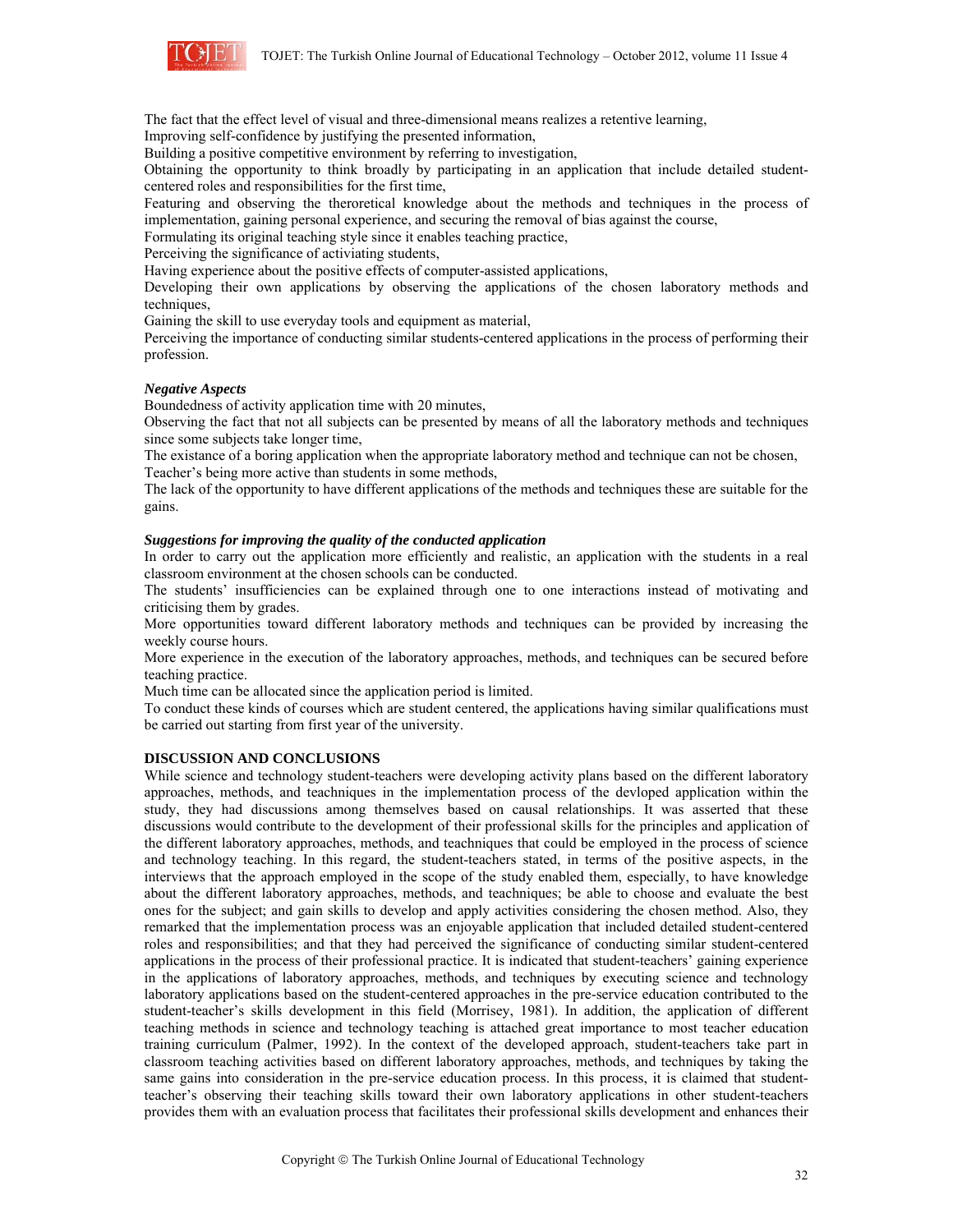

potential of reasoning (Saka, 2005). This applied approach was concluded to enable the student-teachers to explain the advantages and limitations of the activity applications toward different laboratory approaches for the same gains; use the methods together to compansate for the defects of every method; build a qualifed interaction; develop scientific process skills; construct efficient learning-teaching setting; prepare and apply a differenciated testing apparatus; develop and apply simple course tools and equipment; reinforce the fundamentals and application principles of different laboratory approaches, methods, and techniques; choose an efficient laboratory approach; and develop skill for designing activity (Appendix Table 2). This research has revealed that the reflective process provides practitioners with different kinds of dimensions to understand the sophisticated aspects of different methods in laboratory application for science and technology teaching.

In the interviews conducted in the context of the study, the science and technology student-teachers also emphasized that the application conducted saved the course from being monotonous, built a positive competitive environment by referring to investigation, and formulated their original teaching style by enabling teaching practice. Accordingly, it was underlined that when student-centered laboratory applications were conducted, the student-teachers would not have difficulty in structuring their teaching styles and building classroom rules in the teaching process (Wubbels & Korthagen, 1990). Also, in the scope of the applied approach, the student-teachers achieved the highest level of development in POE, basic course tools, and induction approaches respectively (Figure 1). The possible reason for this is thought to be the fact that the student-teachers gained insights in the POE application in the previous term; and that compared to the other methods, they had higher level of interest in the use of basic tools. The evaluations based on the examinations conducted at the end of laboratory applications by student-teachers' trainers and all the practitioners, and discovering and sharing the experience reflect the gains of applications carried our in the context of different laboratory approaches, methods, and techniques. In this regard, attention was called upon the fact that the execution of science and technology teaching based on different laboratory methods differenciated teaching through enhancing student-teachers' skills of learning and teaching science, and their motivation (Lunenberg & Korthagen, 2003; Moshe & Pinchas, 1991). This process provides the student-teachers with the opportunity to understand and question the active and efficient experiences, with an environment for collective learning taking advantage of the developed activities. Thus, the need for building learning environments that would give the students teachers the opportunity to examine their personal theories and ideas in the context of teacher training curriculums was stressed (Wideen, Mayer-Smith & Moon, 1998). The studies underlined that teachers' doing observation in the process of education is the most effective method in changing their approaches (Dindar ve Yaman, 2002).

In the study, the student-teachers also found the opportunity to identify their problems with laboratory applications. Therefore, they will have the chance to overcome the inabilities in applying different laboratory methods in practice. In this process, they are expected to think over their inabilities, and make their own decisions to overcome these insufficiencies. Hence, this process can be considered a vital part of their professional development. Accordingly, the developed approach introduces the science and technology studentteachers to an efficient and a reflective process to gain varied methods in laboratory applications. On the other hand, the process gives them the opportunity to conduct prepatory activities and plans related to their laboratory teaching experiences that will soon take place. For this reason, this process is stressed to provide all the studentteachers with indirect experiences to display and discuss their science and technology teaching experiences, and share each other's experiences by working in collaboration (Saka, 2004b). Also, it is thought that the interaction and shared experiences and the reinforcement of communication among the science and technology studentteachers will promote the academic success in the teaching process. With this regard, the diversity of methods in laboratory applications is stated to facilitate students' success as well as increasing the teaching quality (Büyükkurt, 1998). Therefore, it is indicated that peer teaching in faculty as an intensive early field experience in the preparation of pre-service teacher education contribute to improve the ability of science and technology student-teachers in relation to reflection on laboratory applications (Metcall, Ronen-Hammer & Kahlich, 1996).

In the interviews conducted as a part of the study, the student-teachers remarked that they acquired experience with the positive effects of computer-assisted applications, and that they developed their skills of using simple tools and equipment in everyday life as course materials. However, the student-teachers achieved the lowest level of development in computer assisted application, 5E, and demonstration methods (Figure 1). This situation can be explained with the fact that science and technology student-teachers conducted the computer-assisted applications based on their individual skills without taking theoretical courses at a sufficient level. Furthermore, it can be evaluated as a result of their having newly perceived the effects of such kinds of practices in the laboratory applications after observing computer-assisted POE applications. POE applications, when conducted with computer assistance, goes well with the constructivist learning approach since it is easily possible to support students in building social communication and to obtain the reflections of their personal views. Carrying out the POE application in the computer environment enables the students to control the process. It also provides the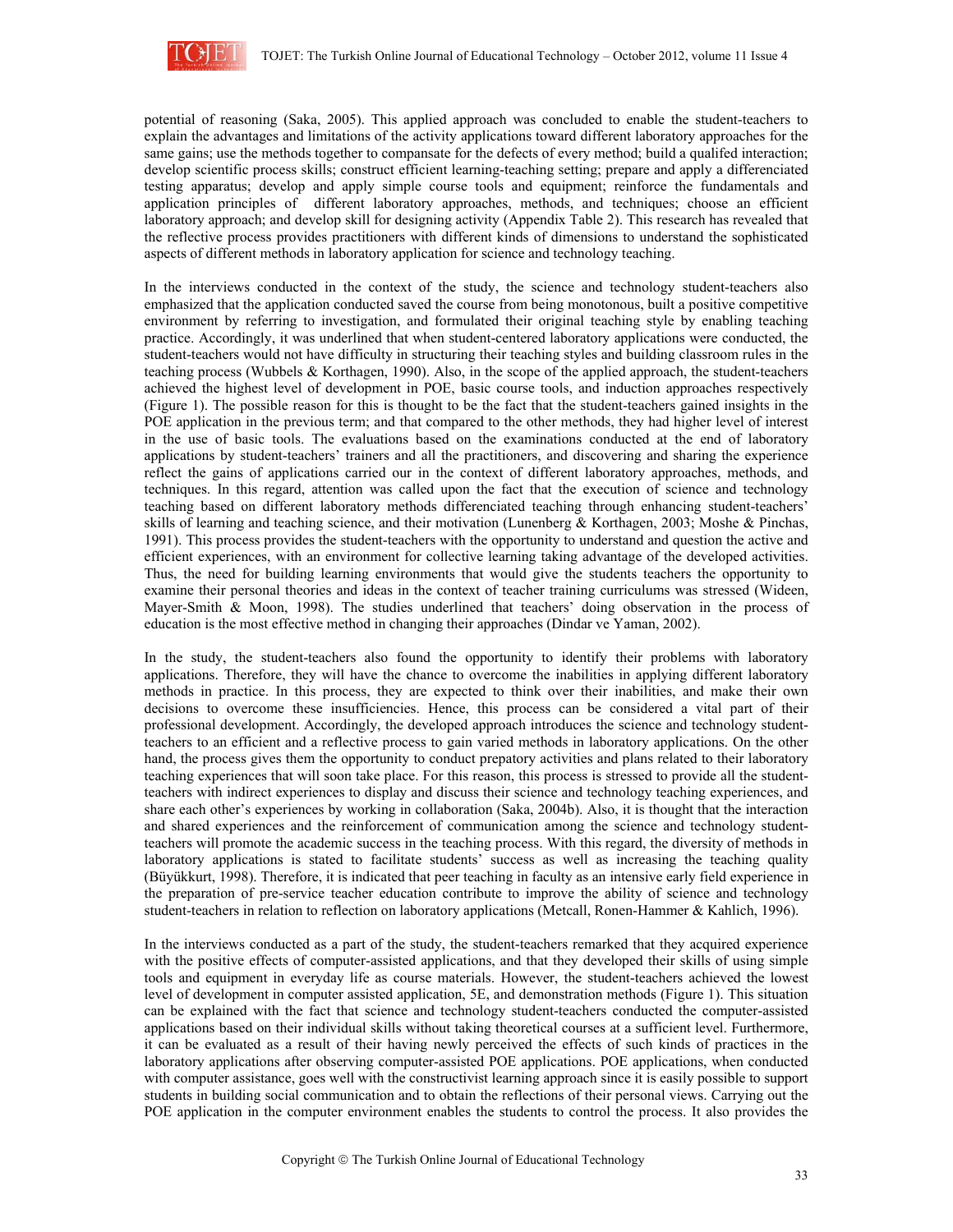

teachers with the opportunity of more communication in revealing students' views and thoughts (Choo, Eshaq, Samsudin & Guru, 2009; Kearneyl, Treagust, Yeo & Zadnik, 2001). It was concluded that student-teachers believed that compared to the other teachers, they would be able to apply worksheet preparation, demonstration method, and 5E model more effectively (Figure 1) at the end of the application implemented in the study since they thought that they had learn worksheet preparation at the Instruction Technology and Material Design course, and that worksheet preparation required more extensive technical knowledge and skills when compared to computer-assisted applications. The reason the student-teachers developed their ability at higher level relatively can be given to the fact that they had practice in 5E applications previously. The high level of for the use of demonstration method is thought to be caused by its practicality and easiness in application.

As for the negative aspects of the applications mentioned by the student-teachers in the interview, especially, the following points were indicated: boundedness of activity application time with 20-25 minutes, the existance of a boring application when the appropriate laboratory method and technique can not be chosen, the lack of the opportunity to have different applications of the methods and techniques, which are suitable for the gains. On the other hand, as suggestions for improving the quality of the conducted application, the attention was, in particular, attracted on the following points: conducting an application with the students in a real classroom environment at the chosen schools in order to carry out the application more efficiently and realistically, providing more opportunities toward different laboratory methods and techniques by increasing the weekly course hours, securing more experience in the execution of the laboratory approaches, methods, and techniques before teaching practice, and carrying out the applications having similar qualifications to conduct these kinds of courses which are student centered, starting from the first year of university. When science and technology student-teachers have longer periods of practical experience or more essential experience practice in laboratory teaching, this ensures they will be in a better position for adapting their experiences to practical tasks (Tillema, 2000). In addition to these, it is concluded that science and technology student-teachers would practice laboratory teaching in advance of actual practice in schools to take part in the laboratory courses in front of their peers during pre-service teacher education. So, the identified limitations could be minimised to a reasonable degree by recognising and inquiring after a lack of experiences and science and technology student-teachers will gain conscious by applying this approach. Thus, when science and technology student-teachers engage in self directed laboratory applications, their peers could improve their invaluable thoughts through reflections (Tillema, 2000).

## **SUGGESTIONS**

In the process of pre-service teacher education, by giving priority to different laboratory approaches, methods, and techniques in application of courses concerning science and technology teaching, the instructors must aim at developing student-teacher's skills in this field at the expected level through ensuring they gain sufficient experiences. With similar approaches to be developed, the skills to apply different approaches, methods, and techniques must be developed in process of pre-service teacher education for the science and technology studentteachers starting from the first year of the university, and during in-service process for the teachers, carried on throughout their professional careers. In this context, in order to provide the student-teachers in pre-service teacher education, and the teachers, carrying out their profession at present with the the abilities to develop computer-assisted activities, the enhancement of their skills to design animation activites for science and technology teaching, through Flash program, in particular must be attributed great importance.

The development of student-teachers' skills to gain method diversity in laboratory applications for science and technology teaching must be facilitated at the desired level through some arrangements. For this aim, the student-teachers must be given greater opportunities in different courses during pre-service teacher education in order help them to practice more approaches, methods, and techniques suitable for the gains in the science and technology curriculum. In this way, the goal must be to have science and technology student-teachers gain method diversity out of different laboratory applications before they professionally take part in teaching practices. This approach reveals the need for further research in a number of areas which are related to the impact of practitioners on how many skills related to laboratory applications can be gained among varying approaches, methods and techniques to improve their own professional skills throughout their laboratory applications. One of the main implications of this research for future research would be to find out how this approach works as a framework for student-teachers' continuing improvement.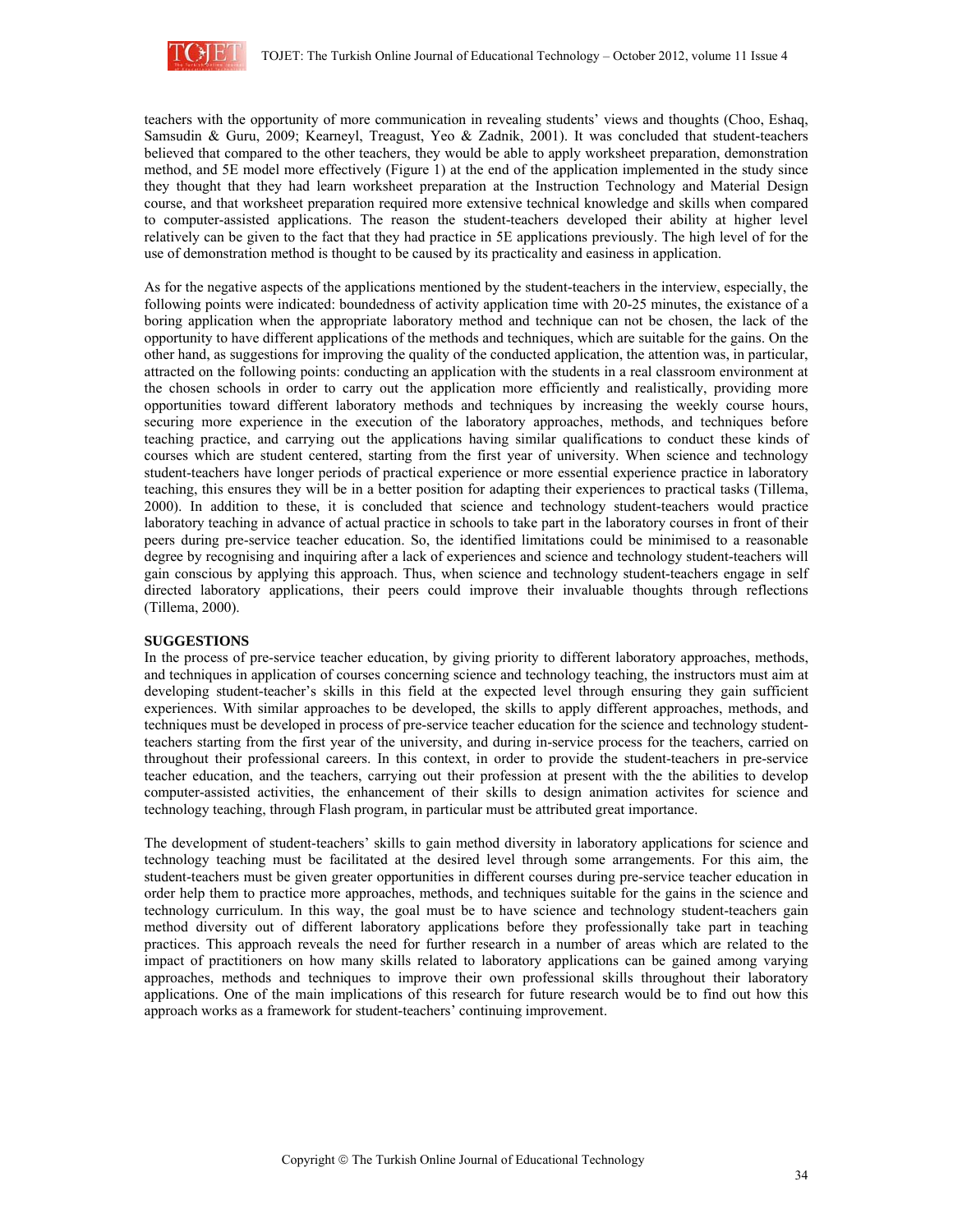

#### **REFERENCES**

- Abraham, M. R., Craolice, M. S., Graves, A., Palmer, A., Aldhamash, A. H. & Kihega, J. G. (1997). The nature and state of general chemistry laboratory courses offered by colleges and universities in the united states. *Journal of Chemical Education, 74* (5), 591 -598.
- Akpınar, Y. & Bayramoğlu, Y. (2008). Promoting Teachers' Possitive Attitude Towards Web Use: A Study in WEB Site Development. *The Turkish Online Journal of Educational Technology*, 7(3), 2, 46-55.
- Arı, E. & Bayram, H. (2011). Yapılandırmacı Yaklaşım ve Öğrenme Stillerinin Laboratuvar Uygulamalarında Başarı ve Bilimsel Süreç Becerileri Üzerine Etkisi, *İlköğretim Online*, *10*(1), 311-324.
- Backus, L. (2005). A year without procedures. *The Science Teacher, 72*(7), 54-58.
- Bayrak, B., Kanlı, U. & Ingeç Kandil, Ş. (2007). To Compare The Effects Of Computer Based Learning and The Laboratory Based Learning on Students' Achievement Regarding Electric Circuits. *The Turkish Online Journal of Educational Technology*, 6(1), 2, 15-24.
- Bedwell, E.L., Hunt, H.G., Touzel, J.T. & Wisaman, G.D. (1991). *Effective teaching, preparation and implementation*, Illinois, U.S.A.
- Bencze, L. & Hodson, D. (1999). Changing practice by changing practice: toward more authentic science and science curriculum development. *Journal of Research in Science Teaching*, *36*, 521-539.
- Bintaş, J. & Barut, A. (2008). The Effect of Classic and Web Based Educational Application, Applied for Turbo Pascal Lesson, on Student Success Level. *The Turkish Online Journal of Educational Technology*, 7(4), 92-99.
- Booth, G. (2001). Is inquiry the answer? *Science Teacher, 68*(7), 57-59.
- Brown, P. L., Abell, S. K., Demir, A. & Schmidt, F. J. (2006). College science teachers' views of classroom inquiry. *Science Education, 90,* 784-802.
- Büyükkurt, G.B. (1998). Yöntem Farklılığının Erişiye Etkisi, Hacettepe Üniversitesi, Yayınlanmamış Doktora Tezi,

Ankara.

- Cakır Ilhan, A. (2003). Sınıf öğretmeni yetiştirme programları ve sanat eğitimi. *Ankara Üniversitesi Eğitim Bilimleri* 
	- *Fakültesi Dergisi, 36*(1-2), 13-23.
- *Cavaş, B., Cavaş, P., Karaoğlan, B. & Kısla, T.(2009). A Study on Science Teachers' Attitudes Toward Information and Communicatıon Technologies in Education. The Turkish Online Journal of Educational Technology*, 8(2), 20-32.
- Celikten, M., Şanal, M. & Yeni, Y. (2005). Öğretmenlik mesleği ve özellikleri. *Erciyes Üniversitesi Sosyal Bilimler*

*Enstitüsü Dergisi*, *19*, 207-237.

- Cerini, B., Murray, I., and M. Reiss (2003). Student review of the science curriculum. Major findings*.* London: Planet Science, Institute of Education University of London, Science Museum in Skoumios, M. & Passalis, N. (2010). Chemistry Laboratory Activities: The Link between Practice and Theory. *The International Journal of Learning*, *17*(6), 102-114.
- Cheung, D. (2007). Facilitating chemistry teachers to implement inquiry-based laboratory work. *International Journal of Science and Mathematics Education, 6*(1), 107-130.
- Cheung, H.Y. (2008). Teacher efficacy: A comparative study of Hongkong and Shanghai primary in-service teachers. *The Australian Educational Researcher*, *35*(1), 103-123.
- Choo, K.A., Eshaq, A.R.M., Samsudin, K.A. & Guru, B.K. (2009). An Evolution of a Constructivist Online Collaborative Learning Activity: A Case Study on Geometry. *The Turkish Online Journal of Educational Technology*, 8(1), 15-25.
- Diesterhaft M.& Jaus H. (1997). The teaching of living skills in biology science: curriculum reform for the 21st century. *Contemporary Education*, 68, 3.
- Dindar, H. ve Yaman, S. (2002). Öğretmenlerin ilköğretim 4. ve 5. sınıflarda fen bilgisi dersinde öğretim yöntemlerini kullanma durumları. *Kastamonu Eğitim Fakültesi Dergisi*, 103-109.
- Feyzioğlu, B., Demirdağ, B., Ateş, A., Çobanoğlu, İ. & Altun, E. (2011). Chemistry Teachers' Perceptions on Laboratory Applications: Izmir Sample*. Kuram ve Uygulamada Eğitim Bilimleri • Educational Sciences: Theory & Practice,11*(2), Spring, 1024-1029.
- Furtak, E. M. (2006). The problem with answers: An exploration of guided scientific inquiry teaching. *Science Education, 90*, 453–467.
- Goldstein, L.S., Lake, V.E. (2000). "Love, Love, and More Love for Children": Exploring Preservice Teachers' Understandings of Caring. *Teaching and Teacher Education*, 16, 861-872.
- Hackling, M., Goodrum, D. & Rennie, L. (2001). The state of science in Australian secondary schools. *Australian Sciences Teachers' Journal, 47*(4), 12-17.
- Hardy, D. C. (2003). Lab check, helping students write clear and concise laboratory reports. *The Science Teacher, 1,* 31-33.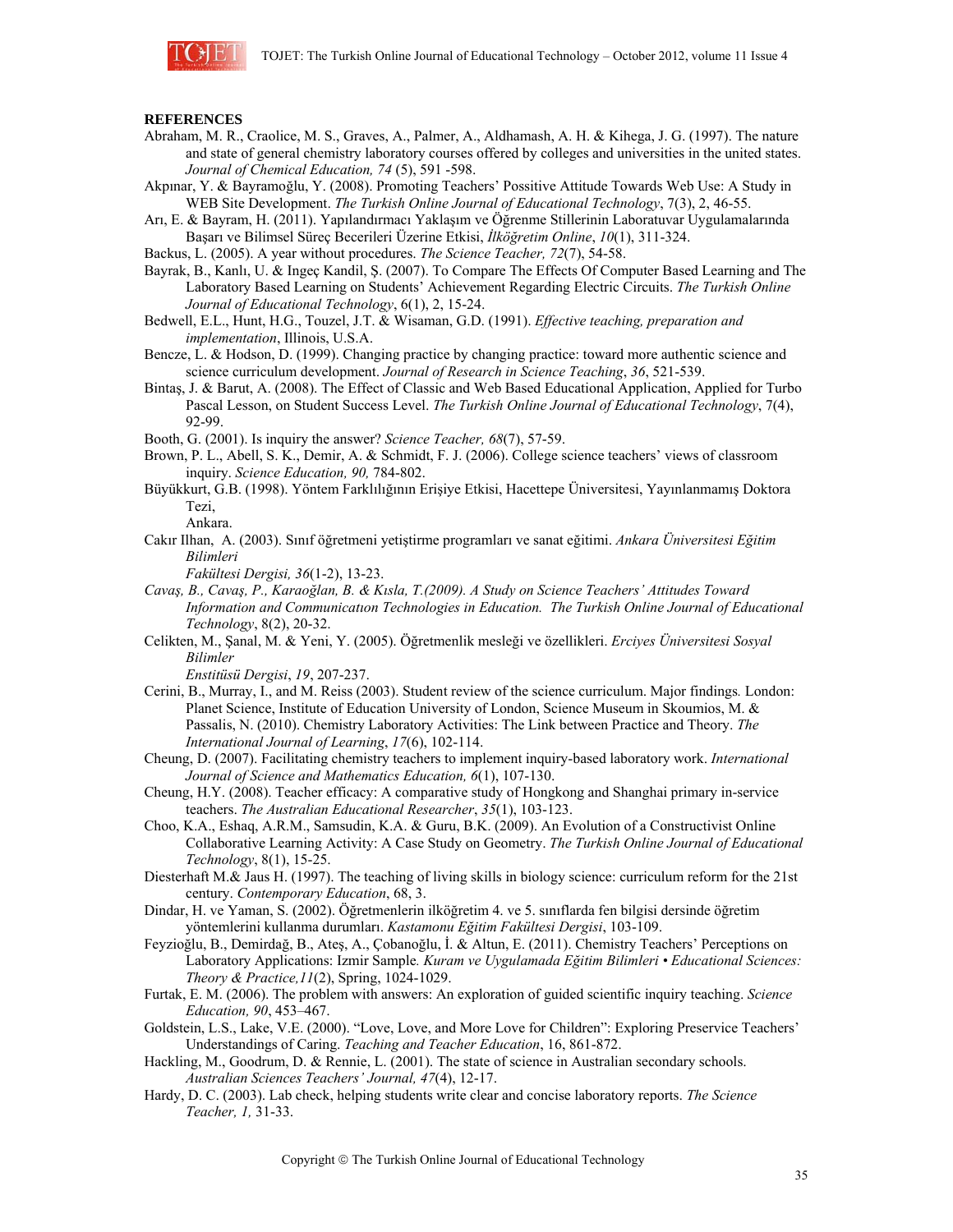

- Hofstein, A., Levi-Nahum, T. & Shore, R. (2001). Assessment of the learning environment of inquiry- type laboratories in high school chemistry. *Learning Environments Research, 4*, 193-207.
- Hofstein, A., Shore, R., & Kipnis, M. (2004). Providing high school chemistry students with opportunities to develop learning skills in an inquiry-type laboratory: A case study. *International Journal of Science Education, 26*, 47-62.
- Hofstein, A. & Naaman, R. M. (2007). The laboratory in science education: The state of the art. *Chemistry Education Research and Practice, 8*(2), 105-107.
- Holt-Reynolds, D. (2000). What does the teacher do? Constructivist pedagogies and prospective teachers' beliefs about

the role of a teacher. *Teaching and Teacher Education, 16*(1), 21-32.

Holter, I.M. & Schwartz-Barcott, D. (1993). Action Research: What is it? How has it been used and how can it be used

in nursing? *Journal of Advanced Nursing*, 128, 298-304.

- Jenkins, E.W. (2000). Science Education as a Field of Research, *Canadian Journal of Science, Mathematics & Technology Education*, *1*(1), 9-21.
- Johnson, R. T. & Johnson, D. W. (1994). An overview of cooperative learning. In J. Thousand, A. Villa & A. Nevin

(Eds). Creativity and Collaborative Learning*.* Baltimore: Brookes Press.

- Jones, M. E., Gott, R., & Jarman, R. (2000). Investigations as part of the key stage 4 science curriculum in Northern Ireland. *Evaluation and Research in Education, 14*(1), 23-37.
- Karamustafaoğlu, O., Aydın, M. & Ozmen, H. (2005). The influence of the Physics activities supported with computer to the learning of students : An example of Simple Harmonic Activity. *The Turkish Online Journal of Educational Technology,* 4(4), 67-81.
- Kearney1, M., Treagust, D.F., Yeo, S. & Zadnik, M.G. (2001). Student and Teacher Perceptions of the Use of Multimedia Supported Predict–Observe–Explain Tasks to Probe Understanding. *Research in Science Education 31*, 589-615.
- Kipnis, M. & Hofstein, A. (2007). Inquiring the inquiry laboratory in high school. *Contributions from Science Education Research, 6*, 297-306.
- Kocaküllah, M.S. & Kocaküllah, A. (2001). İlköğretim fen eğitiminde yapılan deneysel çalışmalar ile ilgili öğretmen görüşleri. Yeni Binyılın Başında Türkiyede Fen Bilimleri Eğitimi Sempozyumu, Maltepe Üniversitesi, 7-8 Eylül, İstanbul, 100-107.
- Koyunlu Unlü, Z. & Dökme, İ. (2011). The Effect of Combining Analogy-Based Simulation and Laboratory Activities on Turkish Elementary School Students' Understanding of Simple Electric Cırcuits. *The Turkish Online Journal of Educational Technology, 10*(4), 320-329.
- Lawson, A. E. (2000). Managing the inquiry classroom: Problems & solutions. *The American Biology Teacher, 62*(9), 641-648.
- Lubben, R. & Ramsden, J. B. (1998). Assessing pre-university students through extended individual investigations: Teachers' and examiners' views. *International Journal of Science Education, 20*, 833-848.
- Lunenberg, M. & Korthagen, F.A.J. (2003). Teacher educators and student-directed learning. *Teaching and Teacher Education, 19*, 29-44.
- Metcall, K.K., Ronen-Hammer, M.A & Kahlich, P.A. (1996). Alternatives to Field-Based Experiences: The Comparative Effects of on-Campus Laboratories, *Teaching and Teacher Education*, 12(3), 271-283.
- Morgil, İ., Ozyalçın Oskay, Ö., Yavuz, S. & Arda, S. (2003). The Factors that Affect Computer Assisted Education Implementations in the Chemistry Education and Comparison of Traditional and Computer Assisted Education Methods in REDOX Subject. *The Turkish Online Journal of Educational Technology*, *2*(4), 35-43.
- Morrisey, J.T. (1981). An analysis of studies on changing the attitude of elementary student teachers towards science and science teaching. *Science Education, 44*, 24-35.
- Moshe, S. & Pinchas, T. (1991). The expert case study model: An alternative approach to the development of teacher

education modules. *Journal of Education for Teaching, 17*(2), 165-180.

Ovens, P., (1999). Can Teachers Be Developed?, Journal of In-service Education, *25*(2), 275-306.

Ozmen, H. (2004). Fen öğretiminde öğrenme teorileri ve teknoloji destekli yapılandırmacı (constructivist) öğrenme. *The Turkish Online Journal of Educational Technology*, *3*(1), 100-111.

- Palmer, D.H. (2002). Factors contributing to attitude exchange among preservice elementary teachers. *Science Education*, *86*(1), 122-141.
- Prades, A., & Espinar, S. R. (2010). Laboratory assessment in chemistry: an analysis of the adequacy of the assessment process. *Assessment & Evaluation in Higher Education, 35*(4), 449- 461.
- Roehrig, G. H., & Luft, J. A. (2004). Constraints experienced by beginning secondary science teachers in implementing scientific inquiry lessons. *International Journal of Science Education, 26*(1), 3-24.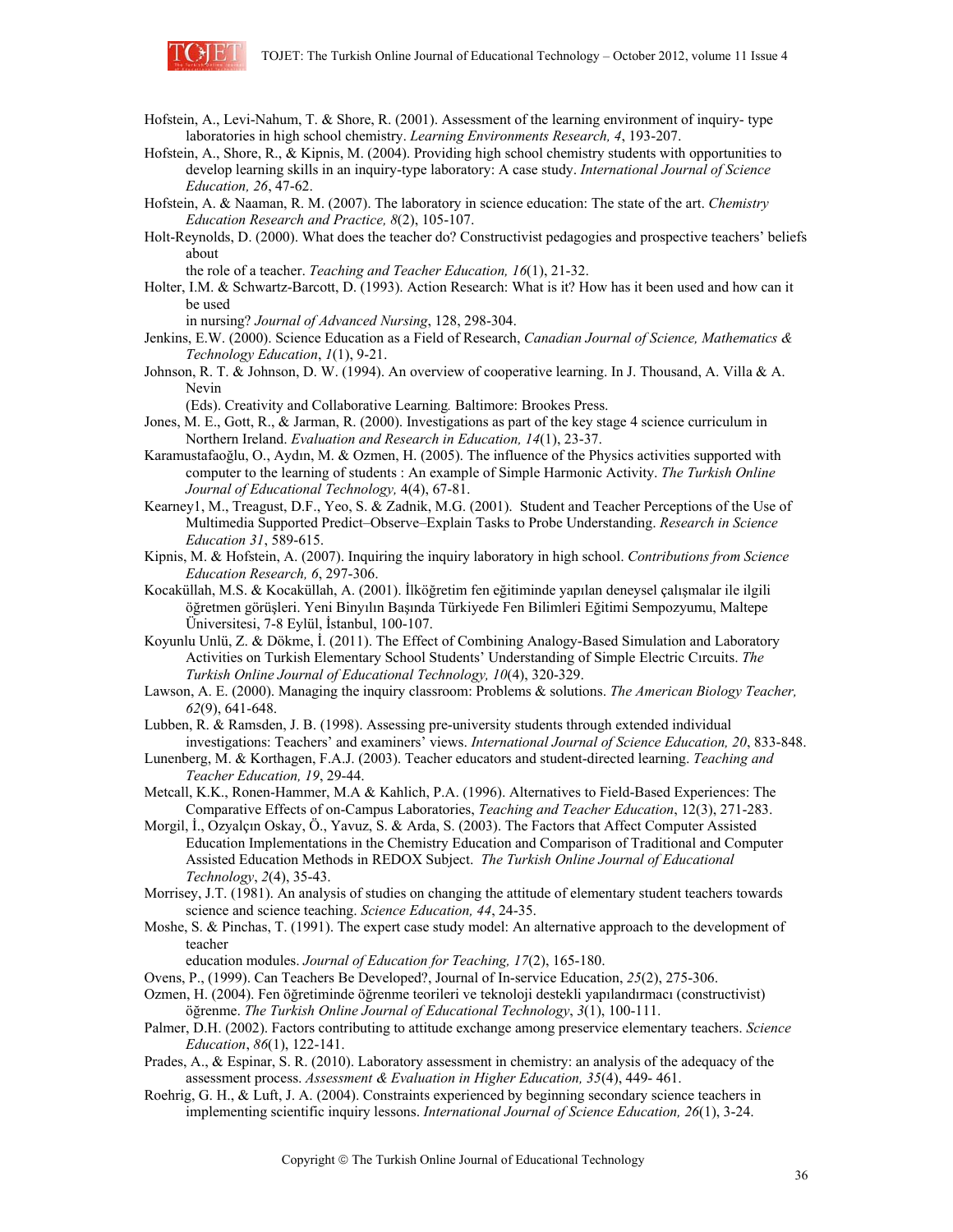

Saka, A.Z., (2001). Determining Activities and Objectives for Physics Student Teachers in Teaching Practice. Science Institutes of Karadeniz Technical University, Unpublished Ph.D., Trabzon, Turkey.

Saka, M. (2002). Primary school students' opinions on science laboratory practice and laboratory conditions, V.National Science and Mathematics Education Congrees, METU, 16-18 September, Ankara.

Saka, A.Z. (2005). Öğretmen Adaylarına Öğretimde Yöntem Zenginliği Kazandırmak İçin Farklı Bir Yaklaşım, *Eurasian Journal of Educational Research*, *5*(19), 251-262.

Saka A.Z. (2004a). Fen öğretiminde kullanılan somutlaştırma araçları ve uygulanma düzeyleri. 6. Ulusal Fen Bilimleri ve Matematik Eğitimi Kongresi, M.Ü. Atatürk Eğitim Fakültesi, 9-11 Eylül, İstanbul, 73.

Saka A.Z. (2004b). Improving professional skills of practitioners by constructing an effective approach in science teaching. *The Turkısh Online Journal of Educational Technology*, *3*(4), 28-37.

Saka, A. & Akdeniz, A.R. (2006). Genetik Konusunda Bilgisayar Destekli Materyal Geliştirilmesi ve 5E Modeline Göre Uygulanması. *The Turkish Online Journal of Educational Technology,5*(1), 129-141.

- Saka, A.Z. (2007). Fen ve Teknoloji Öğretiminde Öğretmenlerin Rolleri ve Sorumlulukları. *İlköğretmen Dergisi*, Kök Yayıncılık, 7, 23-29.
- Sarıbaş, D., Bayram, H.(2007). Kimya Öğretimine Yeni Bir Yaklaşım: Mikro Ölçekli Deneyler, EDU, 7, 2(2).

Shaw, R., (1995). Mentoring in Field, K.& Philpott, C.(2000). The impact of hosting student teachers on school effectiveness and school improvement. *Journal of in-service Education*, *26*(1), 115-137.

Singer, S., Hilton, M. & Schweingruber, H. (2005). Needing a new approach to science labs. *The Science Teacher, 72*(7), 10.

Skoumios, M. & Passalis, N. (2010). Chemistry Laboratory Activities: The Link between Practice and Theory. *The International Journal of Learning, 17*(6), 102-114.

- Solomon, J. & Tresman, S. (1999). A model for continued professional development: Knowledge, belief and action. *Journal of In-service Education*, *25*(2), 307-319.
- Springer, L., Stanne, M.E. & Donnovan, S.S. (1999). Effects of small-group learning on undergraduates in science, mathematics, engineering, and technology: A meta-analysis. *Rewiev of Educational Research*, *69*, 21-51.

Staer, H., Goodrum, D. & Hackling, M. (1998). High school laboratory work in Western Australia: Openness to inquiry. *Research in Science Education, 28*(2), 219-228.

Stein, M. & Wang, M. (1988). Teacher development and school improvement: The process of teacher change. *Teaching* 

*and Teacher Education, 4*, 171-187.

Talvitie, U., Peltokallio, L. & Mannisto, P. (2000). Student teachers' views about their relationships with university supervisors, cooperating teachers and peer student teachers. *Scandinavian Journal of Educational Research, 44*(1), 79-88.

Tasdelen K. (2004). Internet-based, interactive, virtual microcontroller laboratory desing for engineering education, Master of Thesis, University of Suleyman Demirel, Isparta,Turkey.

Tavşancıl, E. (2002). Tutumların Ölçülmesi ve SPSS İle Veri Analizi, Nobel Yayın Dağıtım, Ankara.

Teo, T. (2009). Examining The Relationship Between Student Teachers' Selfefficacy Beliefs And Their Intended Uses Of Technology For Teaching: A Structural Equation Modelling Approach. *The Turkish Online Journal of Educational Technology,8*(4), 7-16.

Thair, M. & Treagust, D.F. (1999). Teacher Training Methods in Indonesian Secondary Science: The Importance of Practical Work in Physics. *Journal of Research in Science Teaching*. *36*, 357-371.

Tillema, H.H. (2000). Belief change towards self-directed learning in student teachers: Immersion in practice or reflection on action: *Teaching and Teacher Education*, 16, 575-591.

- Trumbul, D. J. & Kerr, P. (1993). University reseachers' inchoate critiques of science teaching: Implications for the content of preservice science teacher education. *Science Education*, *77*(3), 301-317.
- Tsai, C-C. (2003). Taiwanese science students' and tachers' perceptions of the laboratory learning environments: Exploring epistemological gaps. *International Journal of Science Education*. *25*(7), 847-860.
- Usun, S. (2006). Applications and Problems of Computer Assisted Education in Turkey. *The Turkish Online Journal of Educational Technology,5*(4), 11-16.
- Veenman, S., Benthum, N., Bootsma, D., Dieren, J. & Kemp, N. (2002). Cooperative learning and teacher education. *Teaching and Teacher Education*, 18, 87-103.
- Watson, R., Prieto, T. & Dillan, J.S. (1995). The effect of practical work on students' understanding of combustion. *Journal of Research in Science Teaching*. *32*, 487-502.
- Wideen, M., Mayer-Smith, J. & Moon, B. (1998). A critical analysis of the research on learning to teach: Making a case

for an ecological perspective on inquiry. *Review of Educational Research*, *68*(2), 130-178.

Wubbles, T. & Korthagen, F.A.J. (1990). The effects of a pre-service teacher education program for the preparation of reflective teachers. *Journal of Education for Teaching, 16*(1), 29-44.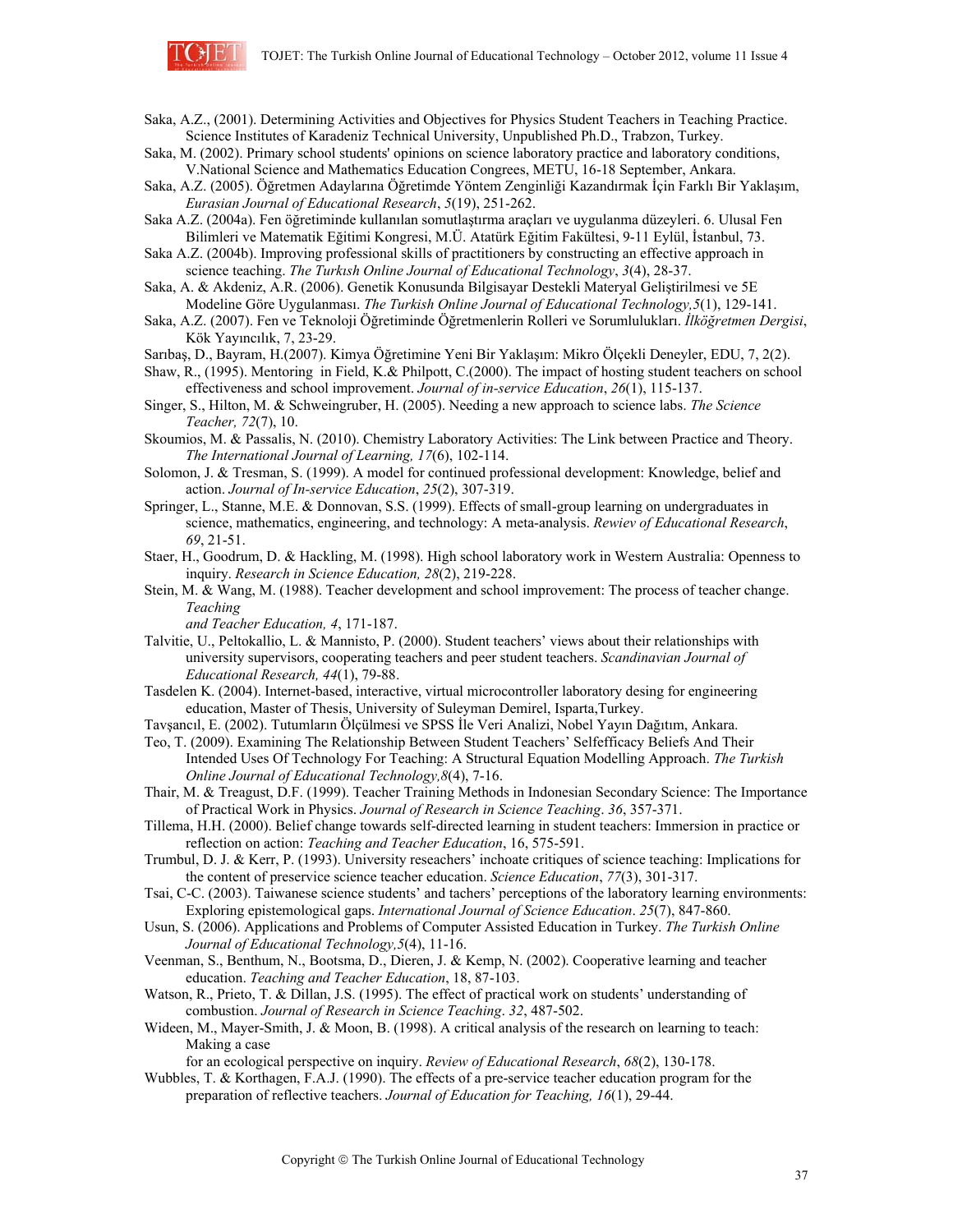

Yenice, N. (2003). Bilgisayar destekli fen bilgisi öğretiminin öğrencilerin fen ve bilgisayar tutumlarına etkisi. *The Turkish Online Journal of Educational Technology,2*(4), 79-85.

YÖK/Dünya Bankası Milli Eğitimi Geliştirme Projesi (1998). Fakülte Okul İşbirliği. Ankara, Hizmet Öncesi Öğretmen

Eğitimi.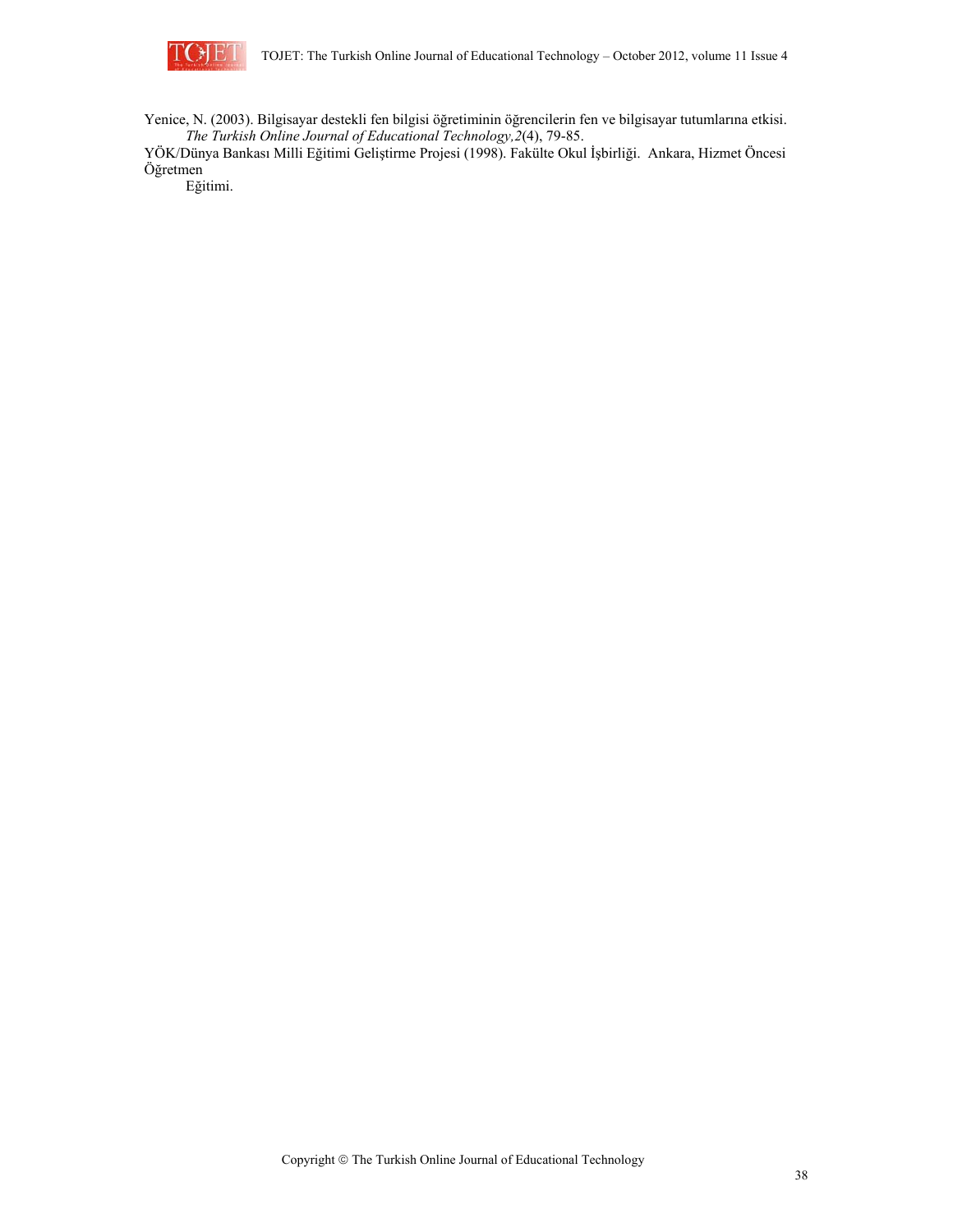

### Appendix Figure 1. Screen image of main menu



Appendix Figure 2. Screen image when it is clicked the "POE Phases" button in the next step.

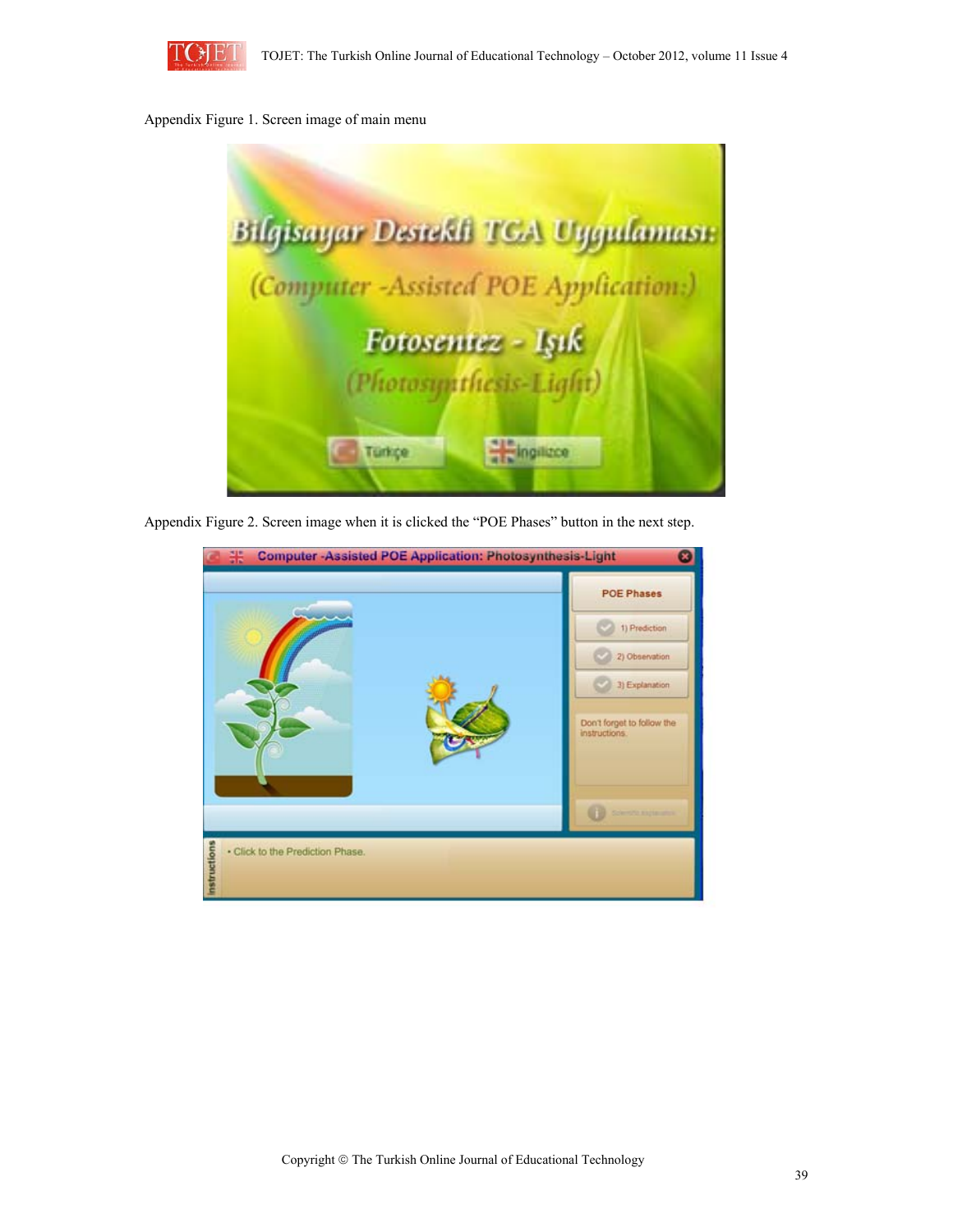

Appendix Figure 3. Screen image when it is clicked the "Prediction" button.

| 噐<br><b>Computer-Assisted POE Application: Photosynthesis-Light</b>                                                                           |                                             |  |  |  |  |
|-----------------------------------------------------------------------------------------------------------------------------------------------|---------------------------------------------|--|--|--|--|
| Prediction                                                                                                                                    | <b>POE Phases</b>                           |  |  |  |  |
|                                                                                                                                               | 1) Prediction<br>2) Observation             |  |  |  |  |
| Explain predictions about experimental activity.<br>O Write down explained predictions including the reasons to the activity<br>record sheet. | 3) Explanation                              |  |  |  |  |
| O Pre-knowledge is activated and alternative concepts had are revealed.<br>Besides, motivation is increased for following observation stage.  | Don't forget to follow the<br>instructions. |  |  |  |  |
| Continue                                                                                                                                      | and the graphs                              |  |  |  |  |
| <b>Instructions</b><br>. After read the explanations, please click to Continue button                                                         |                                             |  |  |  |  |

Appendix Figure 4. Screen image when it is clicked the "Continue" button in the Prediction phase.

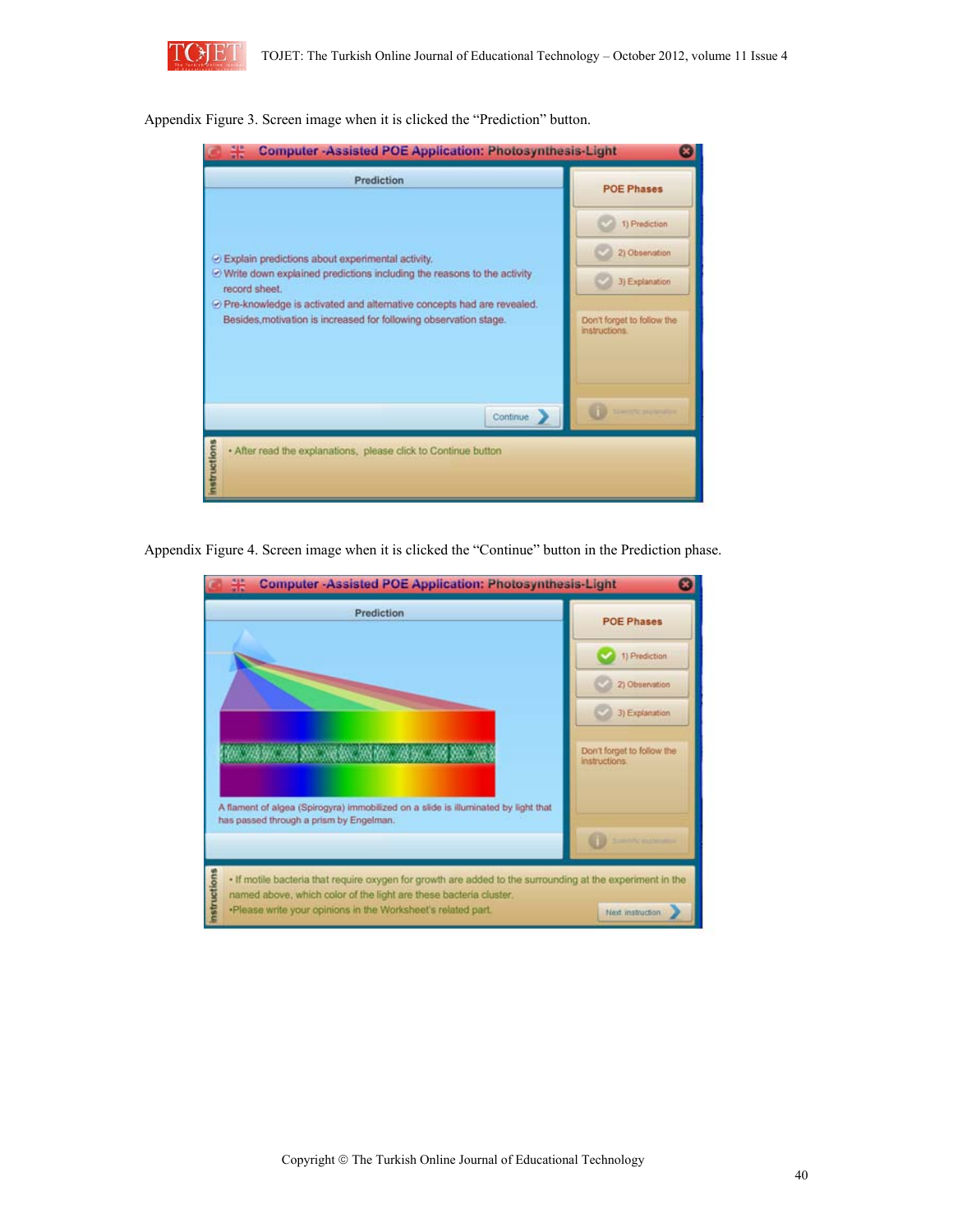

Appendix Figure 5. Screen image when it is clicked the "Observation" button.



Appendix Figure 6. Screen image including the animation when it is clicked the "Continue" button in the Observation phase.

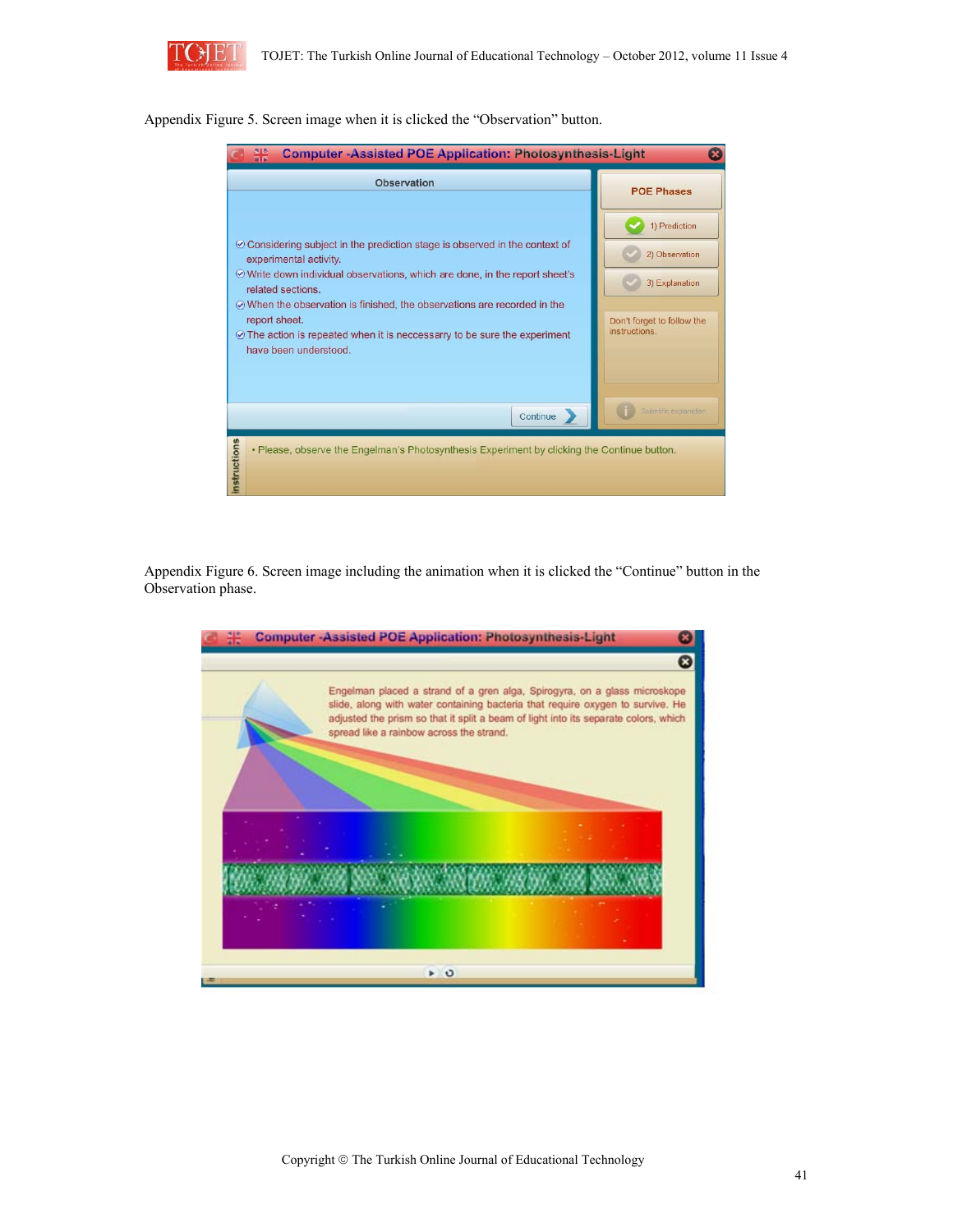

Appendix Figure 7. Demonstrative screen image requires to click the "Scientific explanation" button when it is clicked the "Explanation" button instructions are completed.

| 噐<br><b>Computer-Assisted POE Application: Photosynthesis-Light</b>                                                                                                                                                 |                                             |  |  |  |
|---------------------------------------------------------------------------------------------------------------------------------------------------------------------------------------------------------------------|---------------------------------------------|--|--|--|
| Explanation                                                                                                                                                                                                         | <b>POE Phases</b>                           |  |  |  |
|                                                                                                                                                                                                                     | 1) Prediction                               |  |  |  |
| Please review your opinions to draw a comparison among your                                                                                                                                                         | 2) Observation                              |  |  |  |
| observations and predictions about which wavelenght is the most effective<br>for coming into the existence in the photosynthesis.<br>$\odot$ Do your predictions and observations in accordance with each other? If | 3) Explanation                              |  |  |  |
| they are not, what is the reasons for this differences, please write your<br>opinions                                                                                                                               | Don't forget to follow the<br>instructions. |  |  |  |
|                                                                                                                                                                                                                     | Scientific explanation                      |  |  |  |
| . Please write your opinions in the Worksheet's related part.                                                                                                                                                       |                                             |  |  |  |
| <b>Instructions</b><br>· Please clicking the Scientific Explanation button to examine Photosynthesis-Light relationship.                                                                                            |                                             |  |  |  |

Appendix Figure 8. Screen image when it is clicked "Scientific explanation" button at the end of the POE application.

| <b>Scientific explanation</b>                                                                                                                                                                                                                                                                     | <b>POE Phases</b>                           |  |
|---------------------------------------------------------------------------------------------------------------------------------------------------------------------------------------------------------------------------------------------------------------------------------------------------|---------------------------------------------|--|
| Newton's experiments demonstrated that all the colors already existed in the<br>light in a heterogeneous fashion, and that "corpuscies" (particles) of light were<br>fanned out because particles with different colors traveled with different speeds<br>through the prism. It's name is photon. | 1) Prediction                               |  |
| Photon's energies changes according to the light type at the different<br>wavelenght. Photons have highest energy at small wavelenght. Red has the<br>tailest wavelenght, purple-biue has the smallest wavelenght. Every pigment<br>absorbs light at the specific wavelenght.                     | 2) Observation<br>3) Explanation            |  |
| These pigments are:<br>1) Chlorophyll absorbs light with wavelengths of 400-500nm(blue) and<br>600-700nm(red)<br>2) Carotenoids absorb light maximally between 400-500nm appear red,<br>orange, or yellow to us.<br>3) Phycobilins absorbs light with wavelengths of 450-650nm.                   | Don't forget to follow the<br>instructions. |  |
| Continue                                                                                                                                                                                                                                                                                          | Scientific explanation                      |  |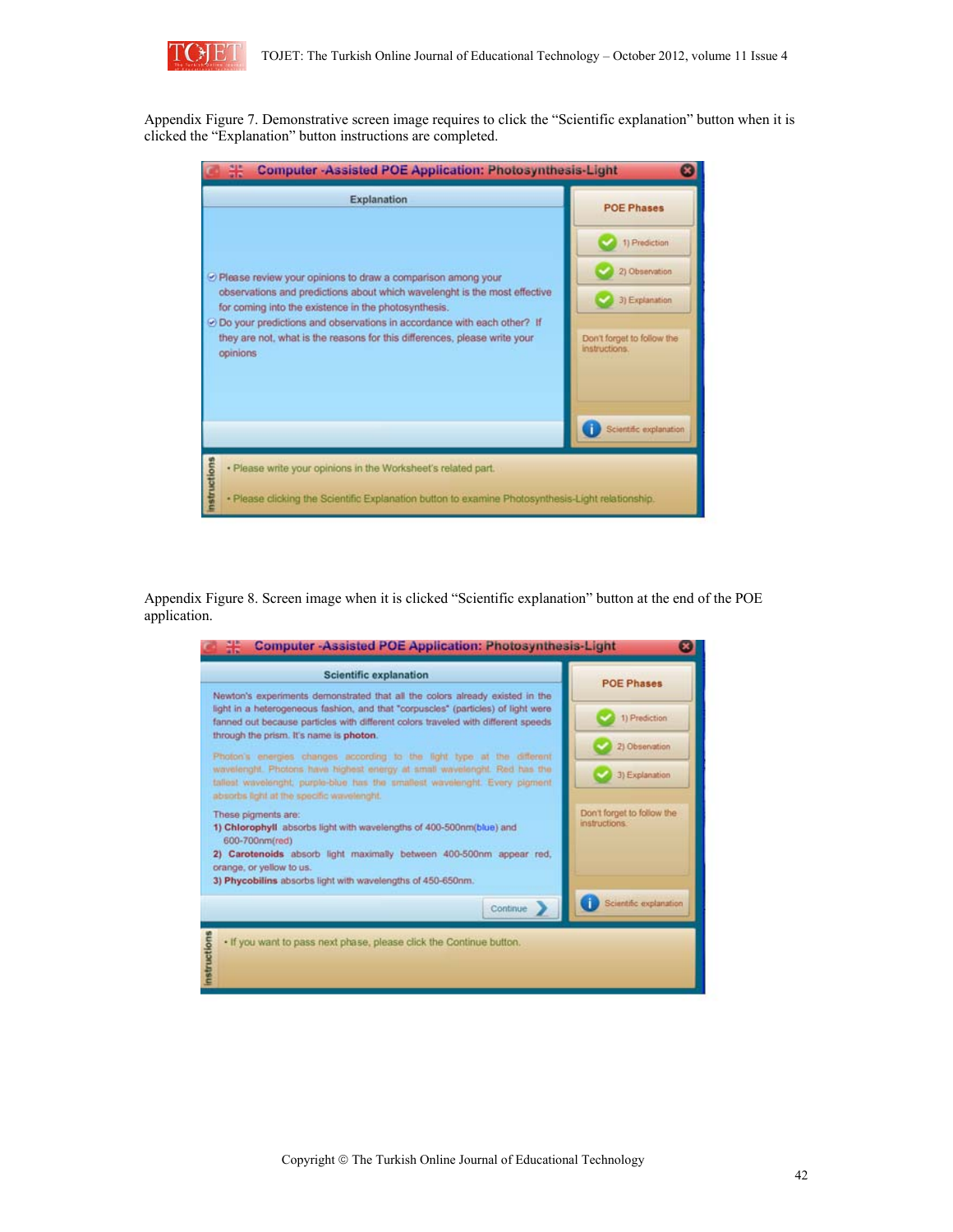

Appendix Figure 9. Screen image when it is clicked the "Continue" button in the "Scientific explanation" screen.

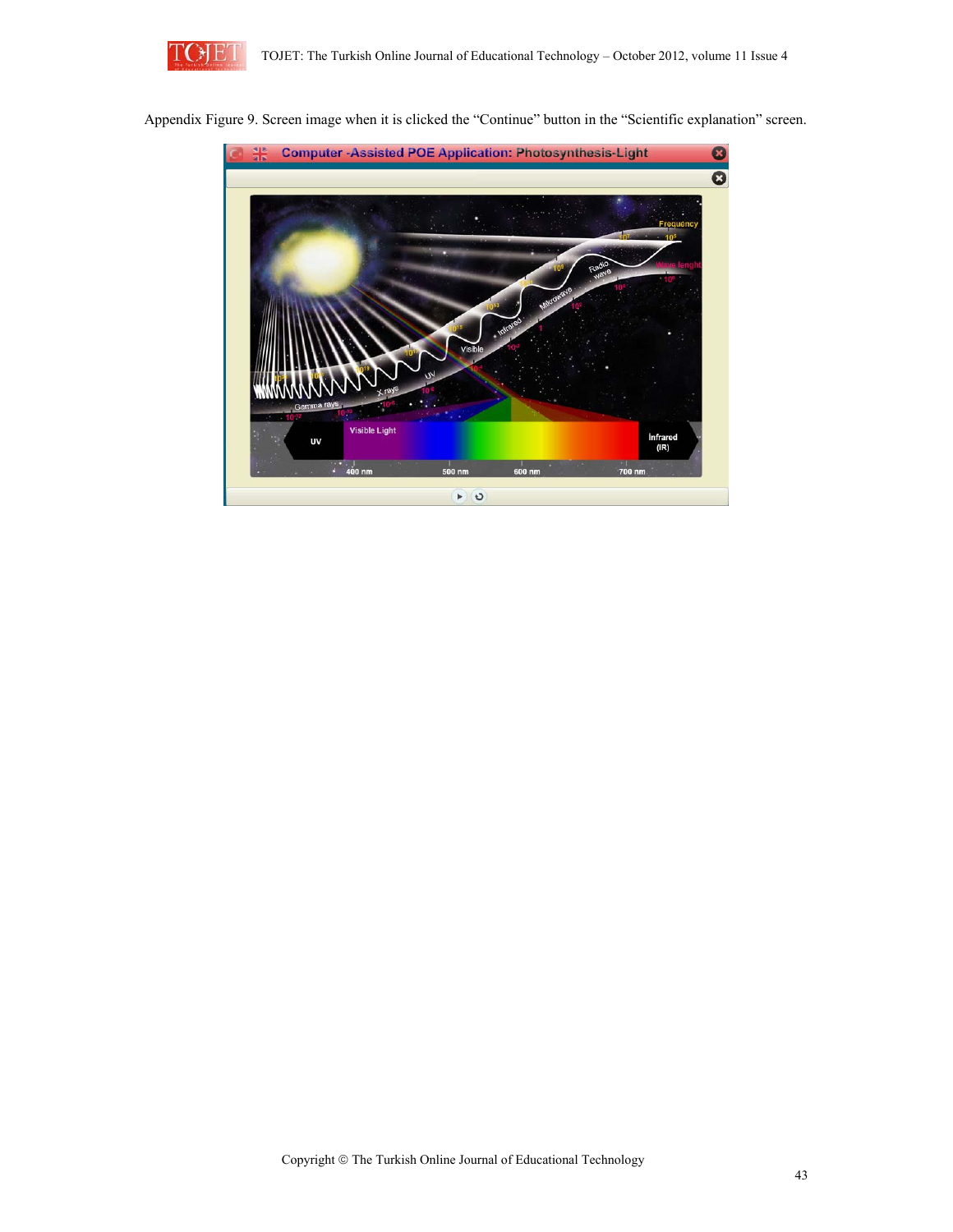![](_page_19_Picture_0.jpeg)

Appendix Table 1. Criterions for Student-teachers' presentations in the Science Teaching Laboratory Applications-I course

| Criterions for Student-teachers' presentations in the Science Teaching Laboratory Applications-I<br>course |                                                                                          |   |   |   |
|------------------------------------------------------------------------------------------------------------|------------------------------------------------------------------------------------------|---|---|---|
|                                                                                                            | Each criteria has 5 point ----- (D:Deficient (2 point), A: Acceptable (3 point), W:Well- |   |   |   |
|                                                                                                            | $\overline{trained(5\ point)})$                                                          |   |   |   |
|                                                                                                            | <b>Criterions</b>                                                                        | D | A | W |
|                                                                                                            | <b>Planning</b>                                                                          |   |   |   |
| 1                                                                                                          | Introduction the laboratory approach which is used in the activity.                      |   |   |   |
| $\boldsymbol{2}$                                                                                           | Determination of approaches and techniques which are suitable for gains.                 |   |   |   |
| 3                                                                                                          | Choosing suitable tools-equipment and material.                                          |   |   |   |
| 4                                                                                                          | Preperation an effective material.                                                       |   |   |   |
|                                                                                                            | <b>Classroom</b> management                                                              |   |   |   |
| 5                                                                                                          | Suitable entrance into subject/to associate subject with everyday life.                  |   |   |   |
| 6                                                                                                          | Relating subject with other courses.                                                     |   |   |   |
| 7                                                                                                          | To attract attention and interest to subject.                                            |   |   |   |
| 8                                                                                                          | Ensuring continuity for interest and motivation to subject.                              |   |   |   |
|                                                                                                            | <b>Teaching process</b>                                                                  |   |   |   |
| 9                                                                                                          | Reflecting considered and suitable attitudes for class level when activity is prepared.  |   |   |   |
| 10                                                                                                         | Reflecting application phases of considered laboratory approach when activity is         |   |   |   |
|                                                                                                            | developed.                                                                               |   |   |   |
| 11                                                                                                         | Properly usage of selected approach when activity is developed.                          |   |   |   |
|                                                                                                            | Use of time effectively.                                                                 |   |   |   |
| 12                                                                                                         | Organizing activities for students' effective participation.                             |   |   |   |
| 13                                                                                                         | Consideration of individual differences in teaching process.                             |   |   |   |
| 14                                                                                                         | Usage of teaching tool-equipment and material for class level properly.                  |   |   |   |
| 15                                                                                                         | Answering students' questions properly and sufficiently.                                 |   |   |   |
| 16                                                                                                         | Evaluating degree for obtaining of gains.                                                |   |   |   |
|                                                                                                            | Communication                                                                            |   |   |   |
| 17                                                                                                         | Communication with students effectively.                                                 |   |   |   |
| 18                                                                                                         | Giving obvious explanations and instructions.                                            |   |   |   |
| 19                                                                                                         | Effective usage of voice tone.                                                           |   |   |   |
| 20                                                                                                         | Effective usage of verbal and body languages.                                            |   |   |   |
|                                                                                                            | <b>Total</b>                                                                             |   |   |   |
|                                                                                                            | (D:Deficient, A: Acceptable, W: Well-trained)                                            |   |   |   |
|                                                                                                            | (C: Criteria)------ C1-30 Point (W:15point, A: 20 point, G: 30 point);                   |   |   |   |
|                                                                                                            | C2-40 Point(W:20point, A: 30 point, G:40 point);                                         |   |   |   |
|                                                                                                            | C3-30 Point (W:15point, A: 20 point, G: 30 point)                                        |   |   |   |
|                                                                                                            | <b>Criterions</b>                                                                        | D | A | W |
|                                                                                                            | Level of writing the activity plan obviously and understandable (explaining plan's       |   |   |   |
| 1                                                                                                          | section; unit, class, gain, approach-method-technique, tool-equipment,                   |   |   |   |
|                                                                                                            | aim, level of applied approach)                                                          |   |   |   |
| $\boldsymbol{2}$                                                                                           | Level of giving place to application' phases and principles of applied laboratory        |   |   |   |
|                                                                                                            | approach.                                                                                |   |   |   |
|                                                                                                            | Obeying the rules for writing report.                                                    |   |   |   |
|                                                                                                            | (writing the principle of the applied approach on a italic style and passive basis,      |   |   |   |
| $\mathbf{3}$                                                                                               | writing font (12), margins (2,5cm), general pattern, level of explanations to be plain   |   |   |   |
|                                                                                                            | and understandable)                                                                      |   |   |   |
|                                                                                                            |                                                                                          |   |   |   |
|                                                                                                            | <b>Total</b>                                                                             |   |   |   |